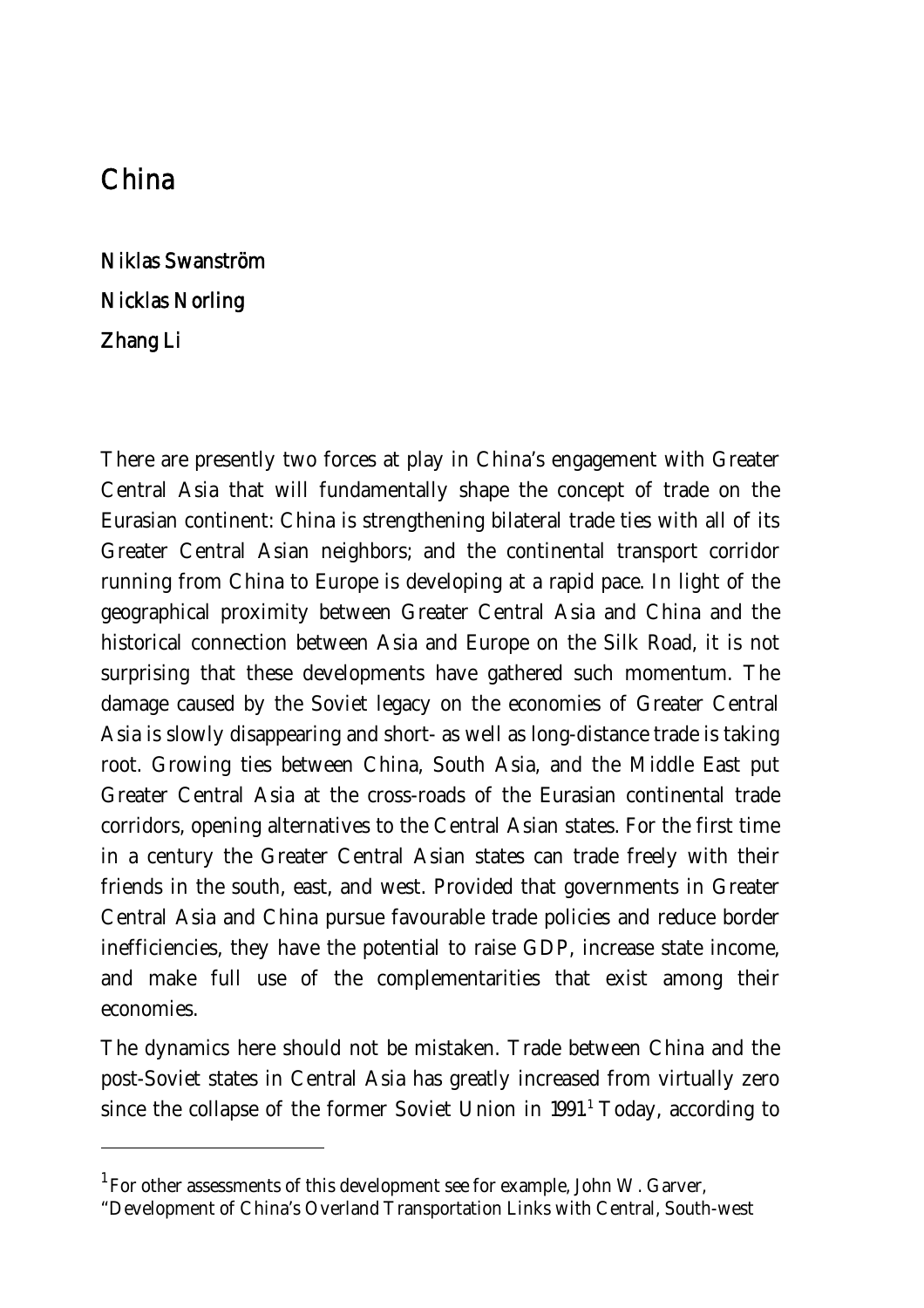Chinese Customs Statistics the total trade volume between China and Central Asia has increased from approximately \$465 million in 1992 to \$7.7 billion in 2005. In 2002, for instance, total trade volume reached a modest \$2.4 billion, while 2003 saw an increase to \$4.1 billion. The 2004 figure of \$5.8 billion then increased by 72.5 percent to an all-time high of \$7.7 billion (see Appendix 1). $^2$ 

At the same time, the so-called "second Euroasian land-bridge" running from China's coast in Lianyungang to Rotterdam via Xinjiang and Greater Central Asia, has attracted increasing interest. This will result in great savings in transport time that will be possible thanks to infrastructural developments in Greater Central Asia and China. For example, the sea journey from China to Europe takes twenty to forty days, whereas cargo transported by railway from Lianyungang to Rotterdam via the second Eurasian land-bridge promises to cut transport time down to just eleven days.<sup>3</sup>

Despite these ties, bilateral trade with Central Asia is still in its infancy, and continental land trade with the West could stall unless substantial efforts are devoted to facilitate it. To put things in perspective, only 1 percent of China's total foreign trade is with Greater Central Asia, despite significant complementatives among the economies, and China's trade relationship with other neighboring regions is stronger than those with Greater Central Asia. Without necessary infrastructural investments, bilateral trade is unlikely to

and South Asia," *China Quarterly* 2006; Vladimir Paramonov, "China and Central Asia: Present and Future Economic Relations," Conflict and Studies Research Centre, Central Asian Series 05/25 (E), May 2005; Martin Spechler, "Crouching Dragon, Hungry Tiger: China and Central Asia," *Contemporary Economic Policy* 21, 2 (2003); P. H. Loughlin & C. W. Pannell, "Growing Economic Links and Regional Development in the Central Asian Republics and Xinjiang," *Eurasian Geography and Economics*, 42, 7 (2001): 207-217; Hsiu-Ling Wu & Chien-Hsun Chen, "The Prospects for Regional Economic Integration between China and the Five Central Asian Countries," *Europe-Asia Studies* 56, 7 (November 2004); ADB, Xinjiang Autonomous Region, PRC: Trade Facilitation and Customs Cooperation Project, Draft Technical Assistance Consultant's Report, November 2005.

 $^2$  The 2005 figure is based on the period from January to November, which means that the figure reached over \$8 billion.

 $\mathrm{^{3}\!X}$ injiang Autonomous Region, PRC: Trade Facilitation and Customs Cooperation Project, Draft Technical Assistance Consultant's Report, November 2005.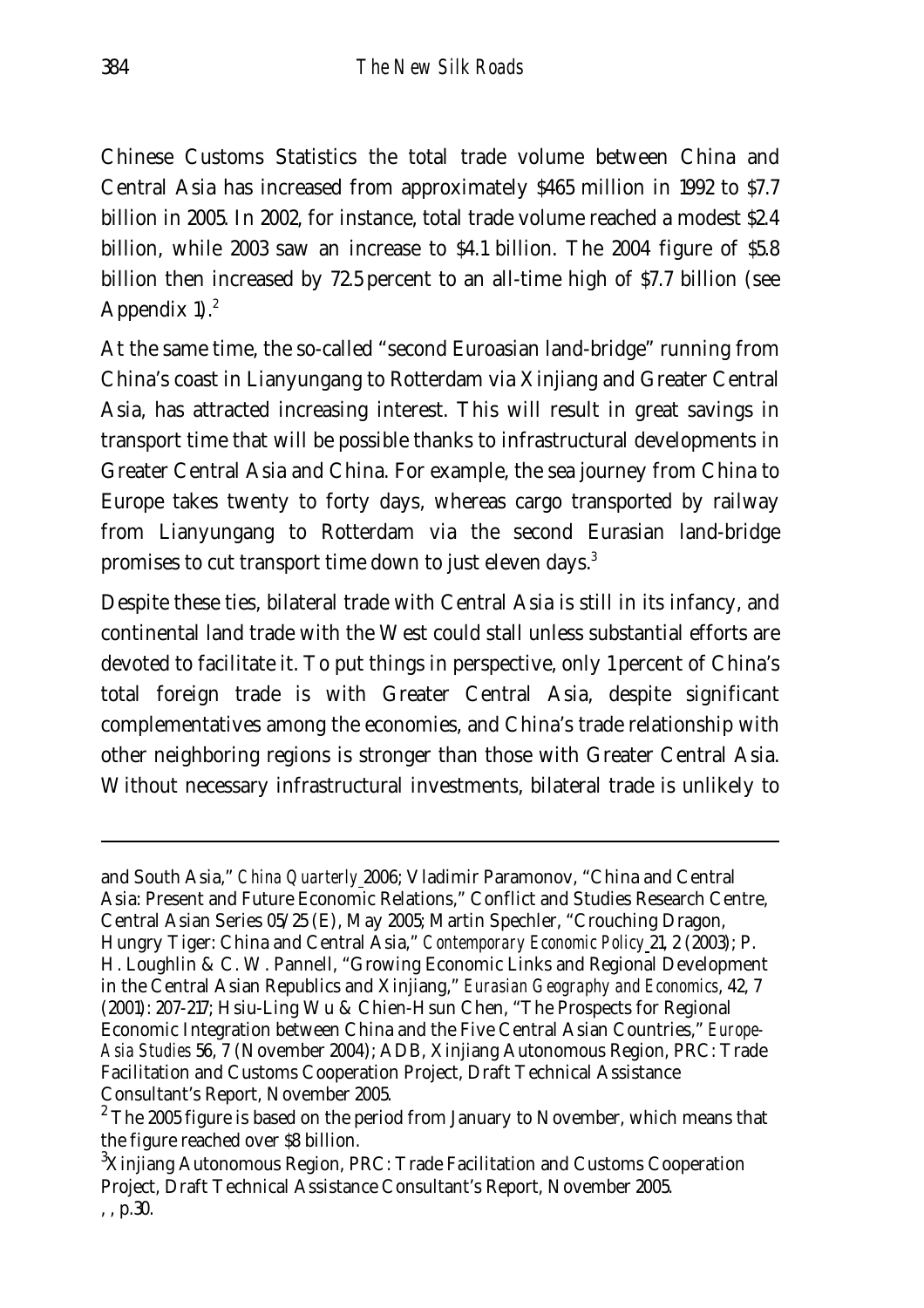reach its full potential, and transport along the second Eurasian land bridge will continue to be limited. Despite potential time and cost savings of transport by land across Central Asia, more than 95 percent of Chinese goods destined for Europe are currently transported via sea or by much more complicated systems using Russia.<sup>4</sup> For example, seaborne transport from Asia to Europe via the Suez Canal, or on the first Eurasian land bridge via Russia on the trans-Siberian railway (Nakhodka-Moscow). Impediments in informal charges, border delays, and capacity constraints on the route reduce potential gains.<sup>5</sup> Prices, costs, and transit times are often highly arbitrary, which affect Central Asia's competitiveness. While some of these factors could be ascribed to the topography of the region, the majority are manmade: customs rules change frequently, border crossings are inefficient, and customs declarations are not standardized.<sup>6</sup>

The transactional costs imposed by these impediments are unfortunate for all states involved. Natural specialization could be achieved by opening old trade routes and encouraging greater inter-state cooperation. For example China is now tapping into Central Asian energy resources and Kyrgyzstan has taken steps to supply Afghanistan with building materials. Beyond this, cotton from Tajikistan could be exported to Turkey, China, and Pakistan, and Pakistani producers could compete with Chinese and Indian manufacturers.<sup>7</sup> Electricity from Tajikistan and Kyrgyzstan could alleviate the critical situation in the Afghan and Pakistani power supply, and China could provide Greater Central Asia with technology and manufactures. Trade policies should reflect these larger emerging forces and avoid regimes solely focused on intra-regional trade, especially those designed by Russia to maintain influence over its former dependents. This chapter aims to explore these

 $^4$  Xinjiang Autonomous Region, PRC: Trade Facilitation and Customs Cooperation Project, Draft Technical Assistance Consultant's Report, November 2005. p.3.

<sup>5</sup> Ibid, p. 32.

 $^6$  Sena Eken, Presentation to the CAREC Trade Policy Coordinating Committee' pp.11, http://adb.org/Carec/documents/tpcc.pdf (accessed on 30 January 2007)

<sup>&</sup>lt;sup>7</sup> Frederick Starr, "Central Asia's Reemerging Transport Network: Promise and Perils for Mountainous Regions," Paper for the International Workshop Strategies for Development and Food Security in Mountainous Areas of Central Asia, Dushanbe June 6-10, 2005, p.6.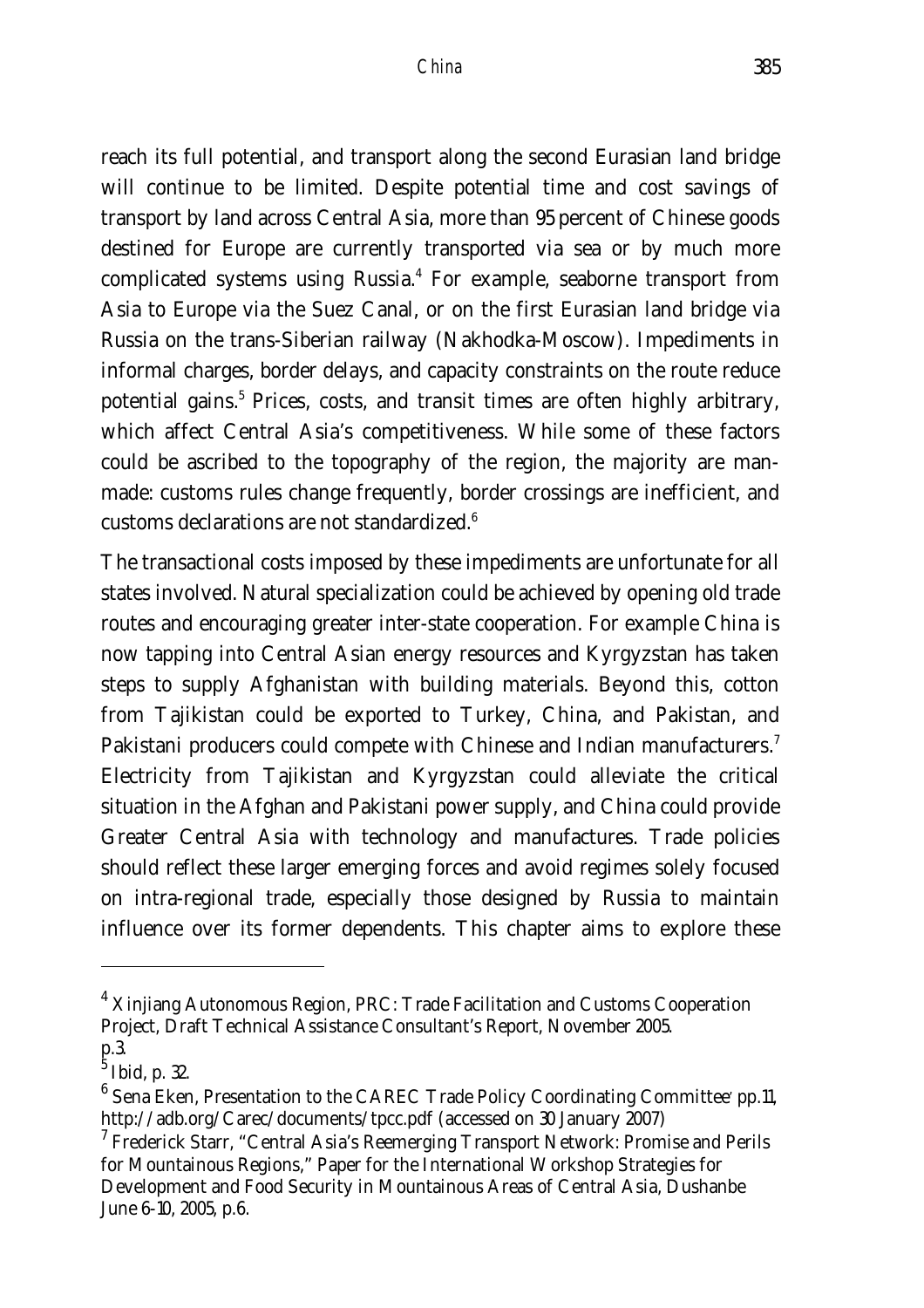prospects and problems by estimating the potential gains in continental and regional trade, by establishing what the regional trade patterns look like, what bottlenecks exist, how these bottlenecks can be alleviated, and what costs are involved. We will start with a brief overview of China's trade with Greater Central Asia and its significance.

## China's Trade and Interests in Greater Central Asia and Beyond

Since World War II there have been four main phases in China's border trade with its western neighbours in Central Asia: 1949––85; 1986–90; 1991– 2000 and 2001–to the present. In 1949 an agreement was signed with the Soviet Union on cross-border trade between Soviet and Chinese state companies. This was followed with the opening of four border trading zones in Horgos, Turugart, Jimnay, and Baktu, but these were subsequently closed between 1963 and1967 due to political factors. As a result, all border trade ceased. Trade resumed in 1982, but was not formally recognized until 1986, when China began to reform its foreign trade policies. On September 12, 1990, the railways of China and the Soviet Union were connected at the Druzhba-Ala Pass in Xinjiang, laying the groundwork for the second Eurasian land bridge. The disintegration of the Soviet Union led to greater trade with Central Asia, reflected in cross-border trade figures topping \$464 million in 1992—a growth of 65 times the value of 1986. In the early 1990s, several agreements were signed between Xinjiang Transport Cargo Bureau and its Kazakh counterpart resulting in the opening of five land routes for passenger transport and cargo freight.<sup>8</sup> This laid the foundation for the massive expansion of border trade that has occurred during the fourth phase since 2000.

 $^8$  Xinjiang Autonomous Region, PRC: Trade Facilitation and Customs Cooperation Project, Draft Technical Assistance Consultant's Report, November 2005. pp.12–18.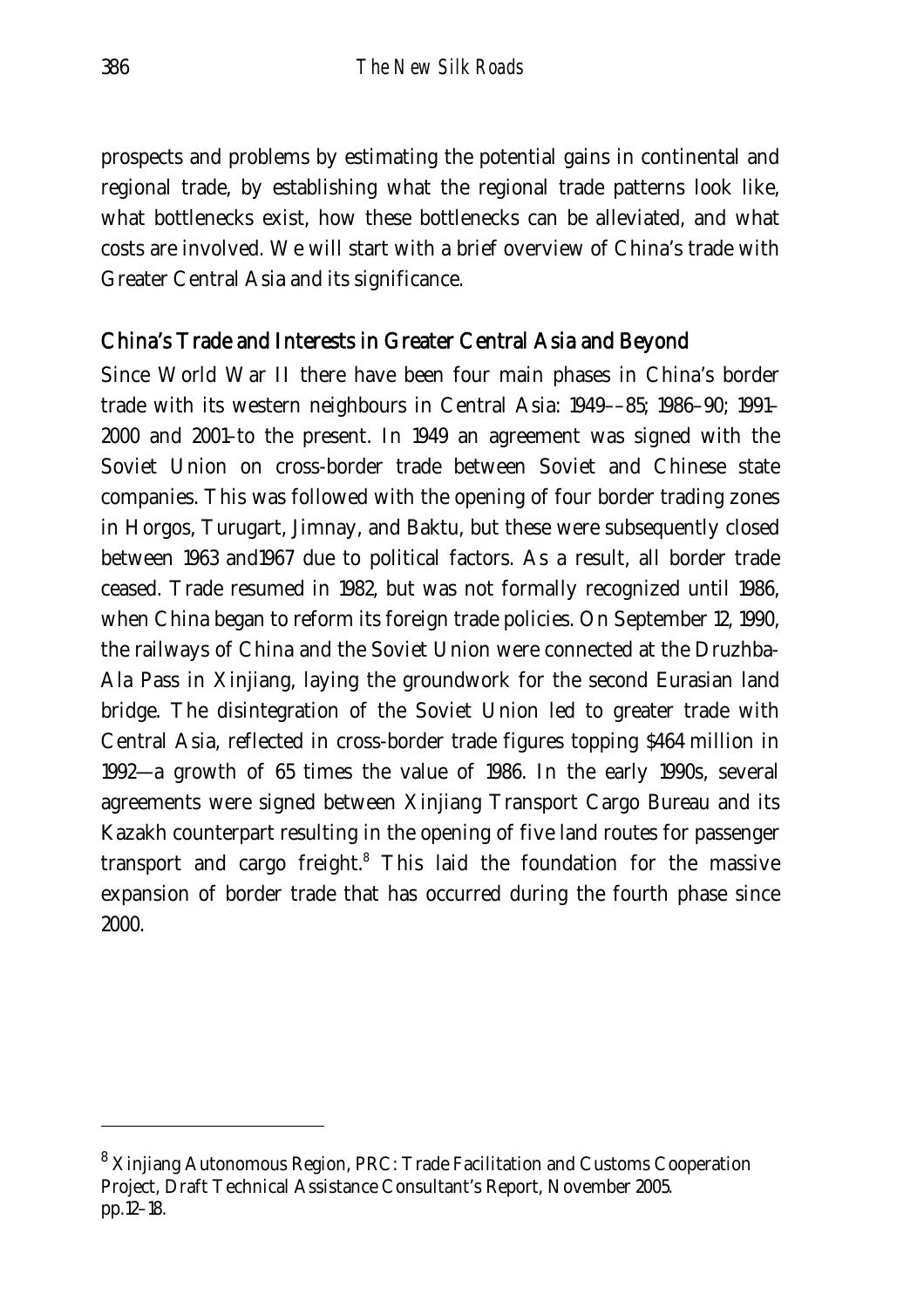#### *China* 387



*Graph 1. China's Trade with Central Asia 1992-2005* 

As illustrated in Graph 1, China's trade with Central Asia grew steadily from  $2001$  through the end of  $2005.9$  Interestingly, accounts of bilateral trade differ widely depending on the source, which can help in discerning the extent of the shuttle trade.10 While Chinese Customs Statistics include shuttle trade in their estimates, the IMF does not.<sup>11</sup> Even though estimates using this method should be treated with caution, it is possible to get an idea of the extent of both official trade and shuttle trade. The extent of the shuttle trade also reveals foregone state income and, as shuttle trade to a large degree is an effect of trade barriers, it gives an indication of the potential gains that governments could reap by reducing these barriers.<sup>12</sup> Neither of these methods includes illegal trade, which is substantial in all states. Indeed, and today both legally and illegally Chinese goods are now flooding the bazaars of Central Asia at the cost of Russian and internally produced goods.

 $^9$  This growing trend is confirmed by data from International Financial Institutions (IFI) and the Central Asian Republics (CARs) national statistics (pink graph).  $^{10}$  Shuttle trade is defined as the activity of individual persons and entrepreneurs

purchase goods across the border which they import for resale in bazaars and street markets. These goods are often imported without full declaration to escape from import duties, see *Measuring the Non-Observed Economy: A Handbook*, (Paris: OECD, 2002) OECD, IMF, ILO, Interstate Statistical Committee of the Commonwealth of Independent States, 2002, Annex 2, Glossary.

<sup>&</sup>lt;sup>11</sup> Vladimir Paramonov, "China and Central Asia: Present and Future Economic Relations," Conflict and Studies Research Centre, Central Asian Series 05/25 (E), May 2005, p.3.

<sup>&</sup>lt;sup>12</sup> Increasing Gains from Trade Through Regional Cooperation in Trade and Policy and Customs Transit, Asian Development Bank, Manila, April 2006, p.32.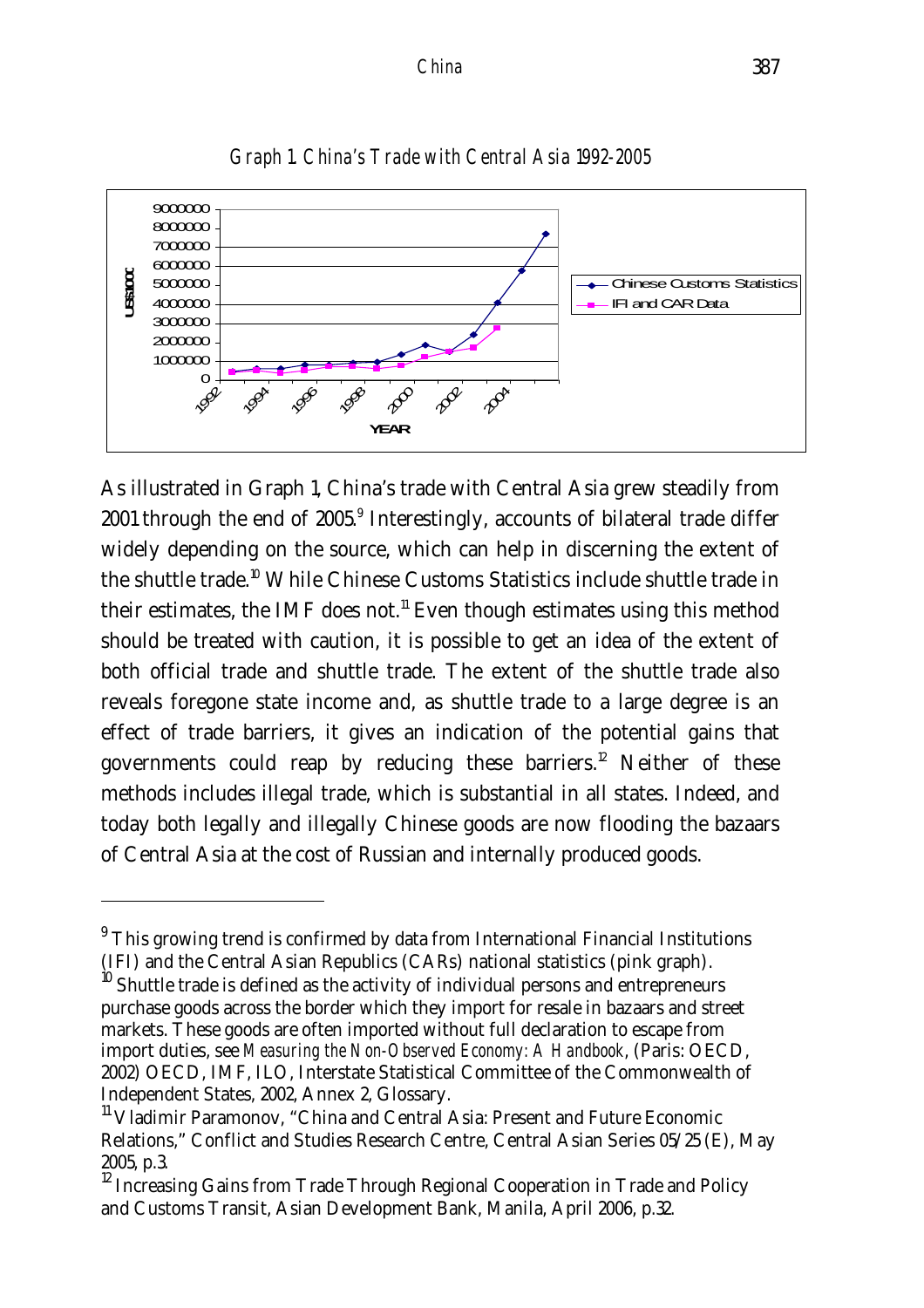China is not the only power that has expanded its economic ties with the Central Asian states, however. Russia's overall trade volume with Kazakhstan, for example, has grown steadily from approximately \$3.8 billion in 1998, to \$4.8 billion in 2001, to top \$8.1 billion in 2004.13 Yet China's total trade volume with Kazakhstan has expanded even faster, from a modest \$635.5 million in 1998to almost \$4.5 billion in 2004, according to Chinese Customs Statistics (see Appendix 1). Even though China has some way to go before it surpasses Russia's trade volume with Kazakhstan, Beijing has demonstrated its intention to make full use of the completitiveness that exist between the economies of China and Central Asia.

China is particularly interested in Central Asian energy resources, while Central Asia needs consumer and manufactured goods. Apart from the logic of the market and the mutual benefits that both parties could reap by trading, regional economic cooperation brings comprehensive gains for China in the political, security, and economic spheres.

The northwest region of Xinjiang is the main Chinese beneficiary of economic cooperation with Central Asia. Indeed talking about bilateral China-Central Asian trade is somewhat misleading as the Xinjiang region accounts for over 80 percent of the total Chinese trade volume with Central Asia.<sup>14</sup> Moreover, Chinese trade is heavily directed towards one trading partner, Kazakhstan. China's trade with Kazakhstan was close to 80 percent of total trade with Central Asia in 2005, while trade with Turkmenistan was just over 1 percent of the total bilateral trade with the region.<sup>15</sup> Though one may speak of Sino-Central Asian trade, the very large majority of this trade takes place around the border regions of Xinjiang and Kazakhstan and to a lesser degree around Kyrgyzstan.<sup>16</sup> This is especially important for

<sup>&</sup>lt;sup>13</sup> IMF Country Report No. 05/378, Russian Federation: Statistical Appendix, October 2005, see Table 26. Russian Federation: Origin of Imports, 1998-2004 and Table 24. Russian Federation: Destination of Exports, 1998-2004.

<sup>&</sup>lt;sup>14</sup> Wang Haiyan, "Xinjiang's Position in China's Economic and Trade Relations with Central Asia," *Markets of Russia, Central Asia and Eastern Europe* 2 (2006), p.33.

<sup>&</sup>lt;sup>15</sup> Based on figures for 2004, see, "Yearbooks of China's Customs Statistics", 2004, China's Customs Press, Beijing.

 $16$  Explanations for this concentration of trade to the border regions can partly be explained by the Chinese border trade policy. This policy entails a promotion of border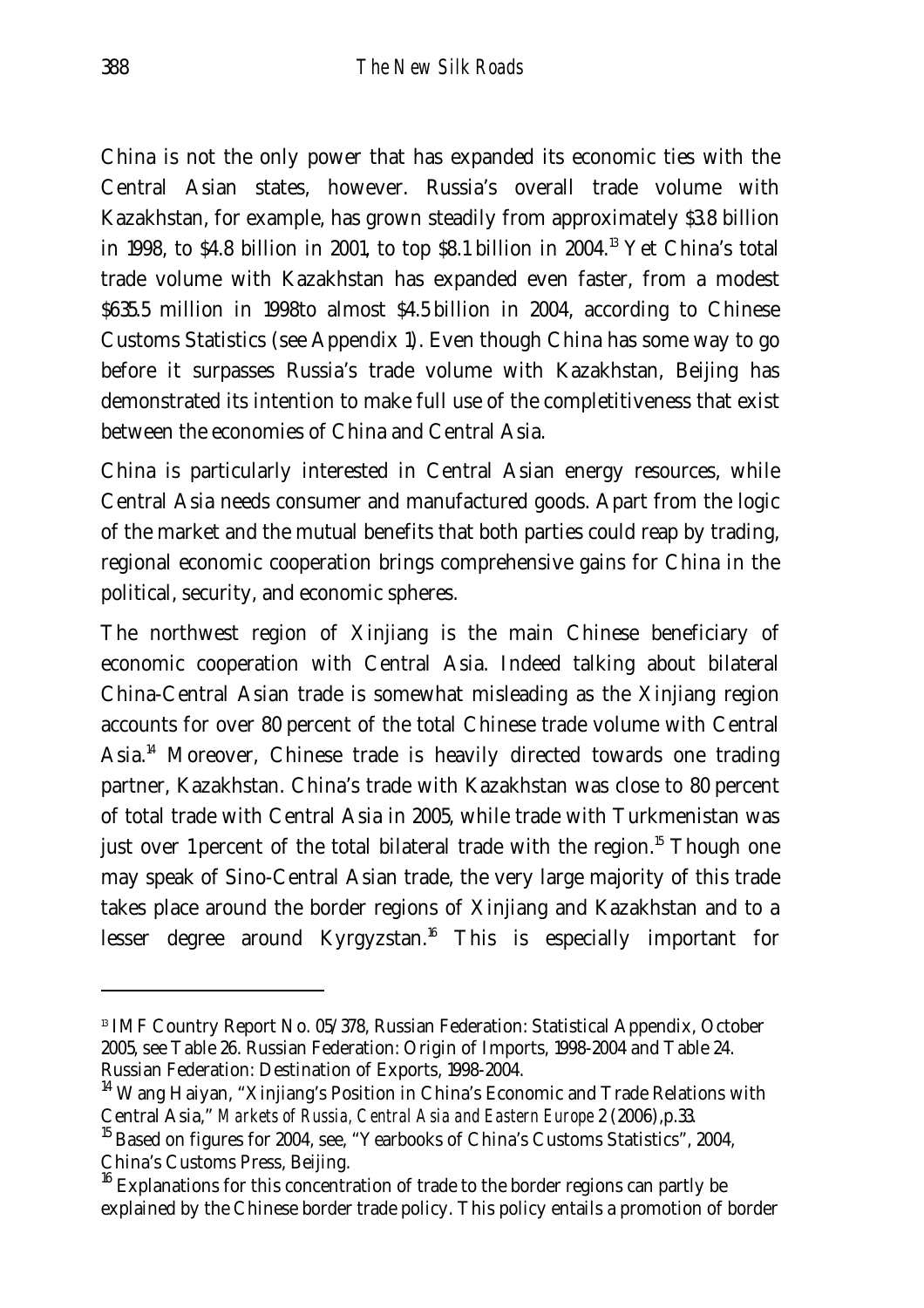Afghanistan and Tajikistan, both of which could be prominent trading

## The Rationale Underlying Chinese Engagement

partners for China.

 $\overline{a}$ 

Five motives drive Chinese engagement in Central Asia: the economic development of Xinjiang; domestic political stability; regional stability; energy security; and the creation of an alternative transport corridor to Europe.

Through China's "develop the west" program, launched by Chinese President Jiang Zemin in 1999, China has sought to integrate the western region of China into the booming Chinese economy, and make it more competitive. Though the western development program includes Tibet, Qinghai, Gansu, Sichuan, Yunnan, Shaanxi and Guizhou provinces in addition to Xinjiang, Xinjiang has been the main area of focus. Sharing a 3,500 km long border with the Central Asian republics, Xinjiang's economic integration is of crucial importance for its development. As such, development of Xinjiang's infrastructure has been a prime concern. Today, the infrastructure of Xinjiang is comparatively well developed with 11 airports, 3,361 km of railway, 80,900 km of road network, a highway running across the Taklimakan desert, and modern telecommunications.

A precondition for this development, however, has been a massive resource transfer from Beijing for the development of infrastructure, including road and rail ties between China's east and west. For example, the 4,395 km national highway from Lianyungang to the Horgos customs point in Xinjiang, which opened in 2004, cuts cross-country transport time from 15

trade with neighbouring regions and use increased economic interaction to promote stability and growth. Specifically, it aims to facilitate exchange between inhabitants living within 20km of the Chinese border and neighbouring countries; to ease restriction on small-scale border trade; reducing tariffs and import turnover taxes by half for border trade; as well as reducing restrictions on goods brought into the country for the purpose of economic or technology collaboration projects, see Hsiu-Ling Wu & Chien-Hsun Chen, 2004, p.1071.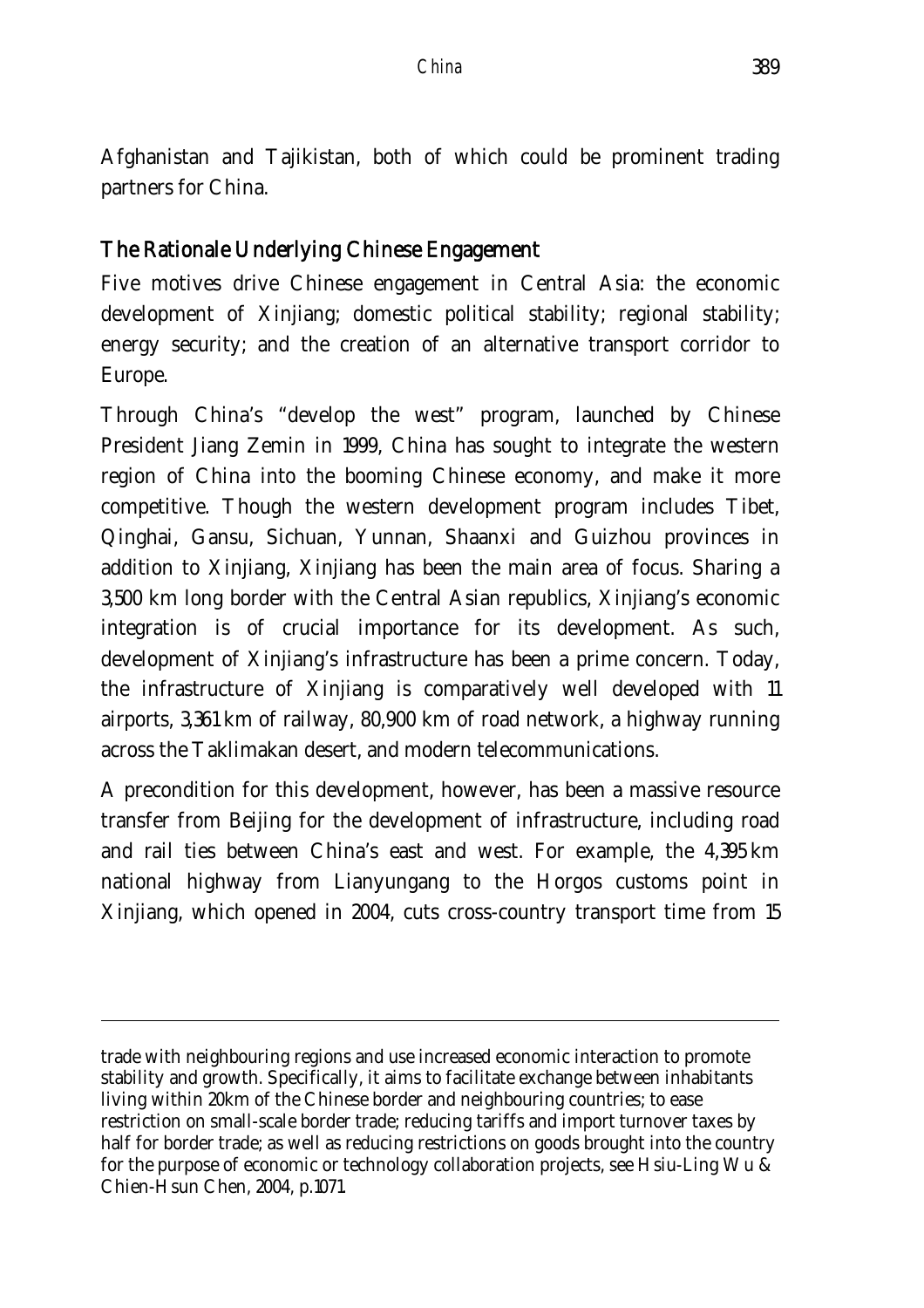days to 50 hours.<sup>17</sup> The real impact of the Chinese "develop the west" policy, however, is still to be seen, as crucial bottlenecks remain.<sup>18</sup>

By deepening economic cooperation between China (especially Xinjiang) and Central Asia, China seeks to diminish the influences of those groups that promote ethno-religious extremism and separatism.19 China fears that these influences will spill over into Xinjiang, due to the historical trans-border interactions between these peoples. China's policy is fairly straightforward: to increase incentives to Central Asian governments that assist in repressing "East Turkestan" secessionist forces, and not to let Central Asia become a base from which secessionists can operate.<sup>20</sup> This promotion of China's territorial integrity has been promoted both on a bilateral and multilateral level through the SCO.

Second, as repeatedly demonstrated in the past, drastic shifts in Central Asia tend to create problems for China. From the Manchu's establishment of the northwest province of Xinjiang in the 1860s to the Republic Revolution in 1911, this region has seen several major revolts, most of which are believed to have been instigated and supported by those with an anti-Chinese agenda. Mass ethnic upheavals a in the 1940s and emigration to the Soviet territory in the 1960s were unwelcomed external influences from Soviet Central Asia.<sup>21</sup>

China's present concern over possible turmoil in this region is clearly demonstrated in its very nervous reaction to the March 2005 Tulip Revolution in Kyrgyzstan. In addition to fear of a domino effect and growing

<sup>18</sup> Hongyi Harry Lai, "China's Western Development Program: Its Rationale, Implementation, and Prospects", *Modern China* 28, 4 (2002): 451-453.

<sup>19 &</sup>quot;China, Russia, CIS nations to fight terrorism", *Daily Excelsior*, Jammu, India, June 16, 2001

<sup>&</sup>lt;sup>20</sup> Hsiu-Ling Wu & Chien-Hsun Chen, 2004; For an early assessment of this see, Lilian Craig Harris, "Xinjiang, Central Asia, and the Implications for China's Policy in the Islamic World," *The China Quarterly* 133 (1993), pp. 111-129.

<sup>21</sup> Zhao Changqing, "China's Strategic Interests in Central Asia", *Central and West Asia Studies*, No. 2, 2005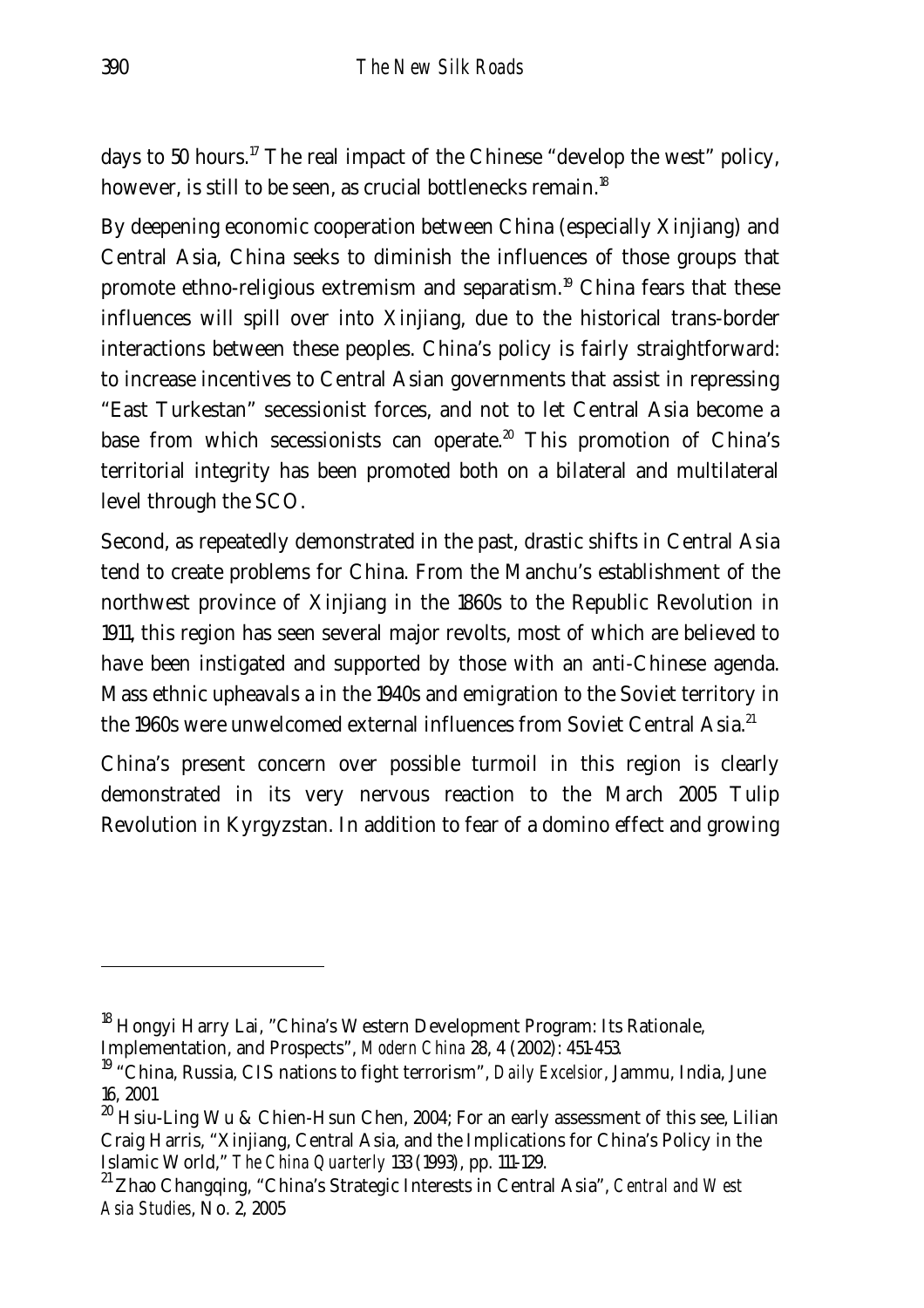regional instability, China's support of the Uzbek government following the Andijan events of 2005 further confirmed its dedication to the status quo.<sup>22</sup>

Third, China hopes for a relatively secure energy supply from Central Asia and especially Kazakhstan. Such energy links would benefit the cooperative political structures that have been initiated in the region, but which have encountered problems. Economically it would benefit the states in the region by decreasing costs and securing long-term energy security. China needs to diversify its energy supplies. By relying on oil transported by sea lanes through the Malacca Straits China places itself in an insecure position since those straits are often closed to Chinese transports.<sup>23</sup> Currently, there is also a premium of US\$1–2 per barrel on the oil that is imported to Northeast Asia due to world demand on Middle-Eastern oil, and to the simple reality of distance.

To reduce dependence on the Malacca Straits China has shown a keen interest in the alternative route via the port of Gwadar in Pakistan, in which China has invested over  $$200$  million.<sup>24</sup> To transport energy supplies from the Gwadar port, China has made efforts in rehabilitating the 616 km Karakorum highway linking Pakistan with Xinjiang, although this is unlikely to carry more than a little oil. Plans are also underway to build a highway linking Gwadar with Kandahar and Islamabad, as well as to the east-west trunk railroad from Urumchi to Kashgar.25

Fourth, the construction of the second Eurasian land bridge via Central Asia and Xinjiang will reduce the over-load at Chinese ports on the east coast. Development of the corridor will also increase access by China's underdeveloped western regions to world markets and balance the wealth gaps within China. Large oil deposits in Kazakhstan and Azerbaijan and gas deposits in Turkmenistan are already drawing Chinese attention, leading to

<sup>22</sup> Stephen Blank, "Islam Karimov and the Heirs of Tiananmen", *Eurasia Daily Monitor*, Vol. 2, No.115, June 14, 2005

<sup>23</sup> Niklas Swanström, "An Asian Oil and Gas Union: Prospects and Problems," *CEF Quarterly* 3, 3 (2005), p.88.

<sup>24</sup> Tarique Niazi, "Gwadar: China's Naval Outpost on the Indian Ocean," *China Brief*, January 16 2005.

<sup>&</sup>lt;sup>25</sup> Frederick Starr, "Central Asia'a Reemerging Transport Network", 2005 p.2.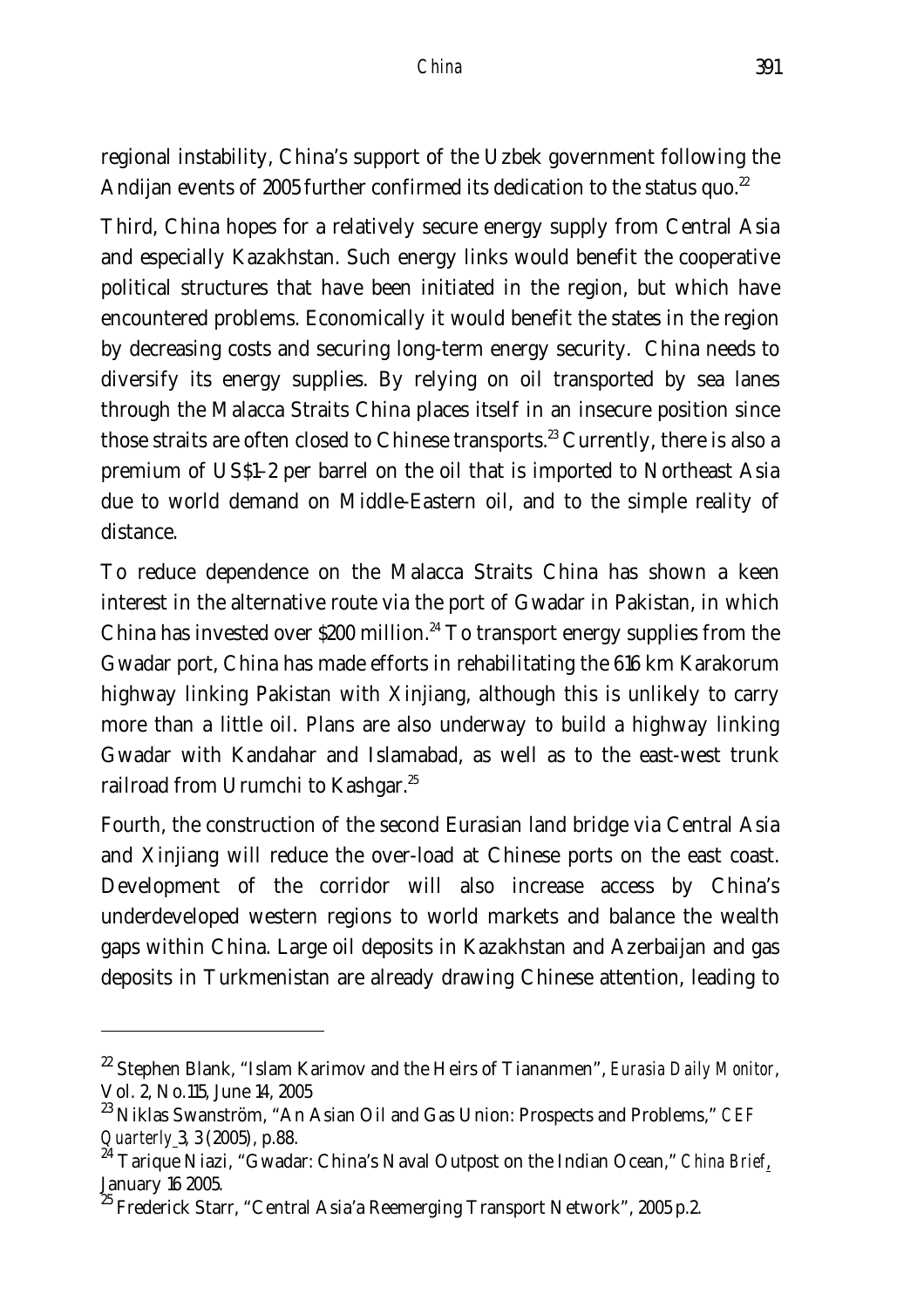expanded political interaction. In the case of Azerbaijan alone this has led to the Chinese showing interest in developing the Baku-Tbilisi-Kars railway corridor, as well as to further multiple production-sharing agreements with the Azerbaijan State Oil Company following a 2004 grant by China's Shengli Oil Company to develop the Garachukhur oil field.<sup>26</sup>

## Assessment of Possible Gains and Benefits from Continental and Regional Trade Involving China and Greater Central Asia

What are the potential gains to China from continental and regional trade? Today, trade between the Asia-Pacific region and Europe exceeds \$300 million per year, and stifling congestions at Chinese ports, combined with increasing freight rates for maritime shipments, have led Chinese producers to look for alternative overland trade routes. In comparison to the sea-routes via Asia and Europe, whose freight costs can reach as much as \$167 per ton and take 45 days, the second Eurasian land-bridge could cut transport time by more than half and cost only \$110 per ton<sup>27.</sup> Instead of the 26,000 km detour to Europe by sea, the second Eurasian land-bridge reduces distance to 6,379 km, translating into a cost saving of 30 percent for forwarders $^{28}$  promising significant transit fees and greater market access for Greater Central Asia not to mention the environmental benefits. Beyond this, of course is the opportunity cost to China if it decides not to participate.

The few estimates of potential benefits to Chinas of continental trade tend to be highly speculative.<sup>29</sup> For example, the Institute of Spatial Planning  $\&$ Regional Economy State Development Planning Commission of the People's

 $26$  Fariz Ismailzade, "Azerbaijan and China Move to Increase Security and Economic Cooperation," *Eurasia Daily Monitor* 2, 56 22 March, 2005.

 $27$  Xinjiang Autonomous Region, PRC: Trade Facilitation and Customs Cooperation Project, Draft Technical Assistance Consultant's Report, November 2005, p.31 28 Ibid, p. 31.

 $29$  There is to the authors awareness no such study to date. The ADB, Xinjiang Autonomous Region, PRC: Trade Facilitation and Customs Cooperation Project, Draft Technical Assistance Consultant's Report, November 2005 bring up potential gains and impediments on the route but does not quantify them. With regard to Central Asia there are a few more quantitative studies made on potential gains with trade facilitation. For a literature review on quantitative studies on trade facilitation see, "Quantitative Assessment of the Benefits for Trade Facilitation", OECD TD/TC/WP, (2003)31, Paris, 2003. (Unclassified).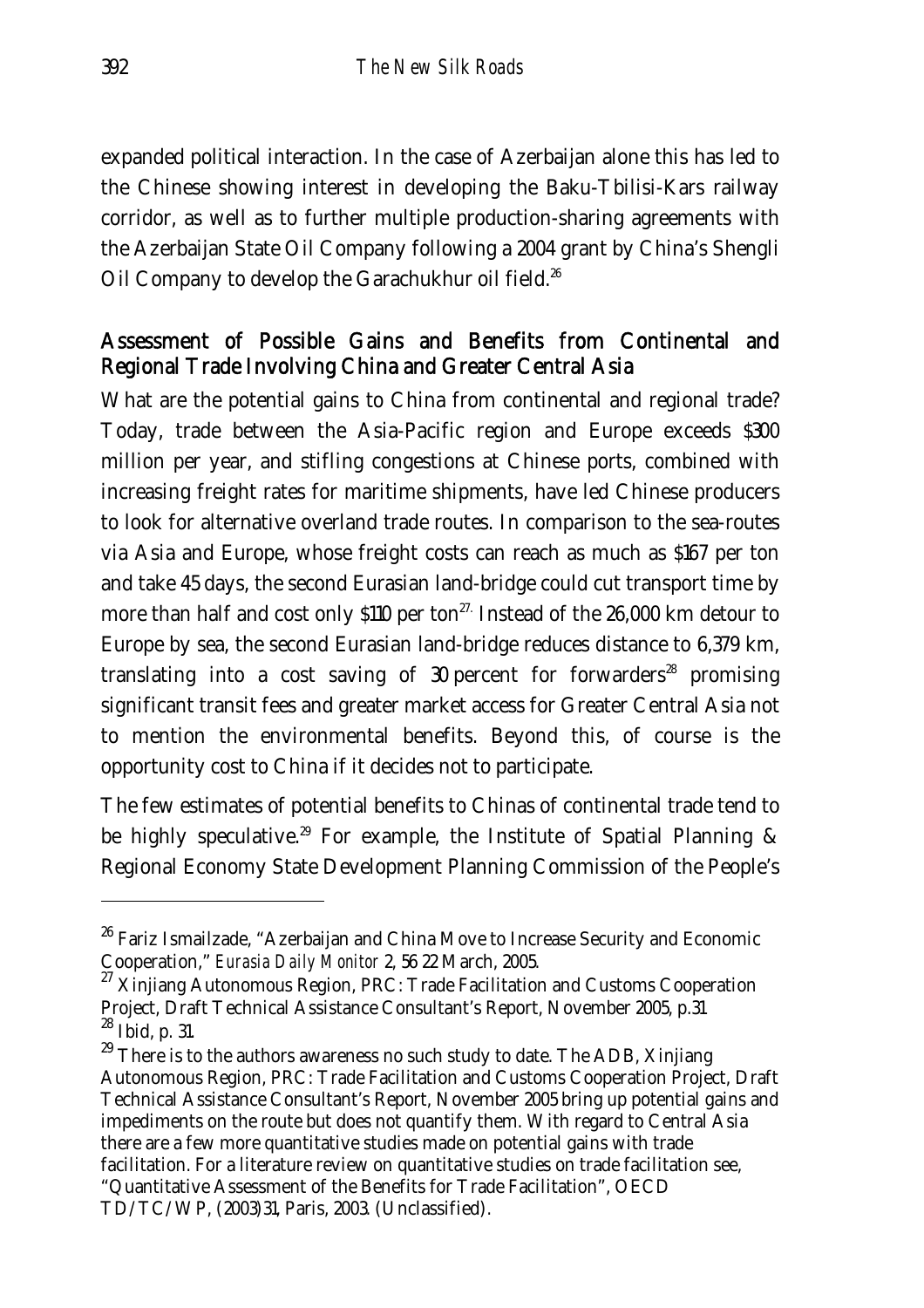Republic of China estimates that trade barriers on the second Eurasian land bridge reduced Chinese GDP by 13 percent in  $2000$ ,<sup>30</sup> which places the opportunity cost at roughly \$130 billion.<sup>31</sup> This is certainly an overly optimistic forecast. An Organization for Economic Cooperation and Development (OECD) report suggests that gains from trade facilitation will be between 0.04 percent and 2.3 percent of GDP.<sup>32</sup> Land-locked countries with protectionism, inadequate infrastructure, and slow borders have most to gain, and could raise their GDP by as much as 2.3 percent. Moreover, a recent Asia Development Bank (ADB) report, "Central Asia: Mapping Future Prospects to 2015," echoes these figures and forecasts GDP growth of about 2 percent, depending on the trade facilitation measures implemented.<sup>33</sup> In contrast, recent United Nations Development Program (UNDP) estimates suggest that GDP could be 50-100 percent higher in a 10 year-period Central Asia if impediments to transport and trade were removed and a program of regional cooperation implemented. $34$  On the basis of these projections it seems that potential gains for Xinjiang and Greater Central Asia would involve at least a yearly 2% GDP raise.<sup>35</sup>

It would seem likely that Xinjiang's GDP - starting from a higher base would increase by less than that of Central Asia. This would be due to its

<sup>30</sup> Institute of Spatial Planning & Regional Economy State Development Planning Commission P.R.China, Study on the Development and Opening-up of the New Asian-Europe Continental Bridge Area (China`s Side),

<sup>&</sup>lt;http://www.ecdc.net.cn/events/asian\_europe/> (accessed on 15 May, 2006) <sup>31</sup> In the same year China's total logistics costs represented 17,7 percent of GDP which should be compared to the U.S. average of 10 percent, see "Going Intermodal," *The* 

*China Business Review*, August 10, 2005.<br><sup>32</sup> "Quantitative Assessment of the Benefits for Trade Facilitation", OECD TD/TC/WP, (2003)31, Paris, 2003. (Unclassified), Table 5, p.16.

<sup>33</sup> Malcolm Dowling and Ganeshan Wignaraja, Central Asia: Mapping Future Prospects to 2015, Asian Development Bank, Manila, April 2006, p.2.

<sup>34</sup> See Malcolm Dowling and Ganeshan Wignaraja, *Central Asia After Fifteen Years of Transition*, ADB Working Paper Series on Regional Economic Integration (July 2006), p. 17, <http://aric.adb.org/pdf/workingpaper/WP3%20CARS%20230706.pdf> (accessed 30 January, 2007).

 $35$  This difference is probably a result of how many factors that are included in the model. The OECD trade facilitation estimates seem to be more limited focusing mostly on increasing border-efficiency and infrastructure and logistics impediments, while the ADB and UNDP estimates appears to be more comprehensive.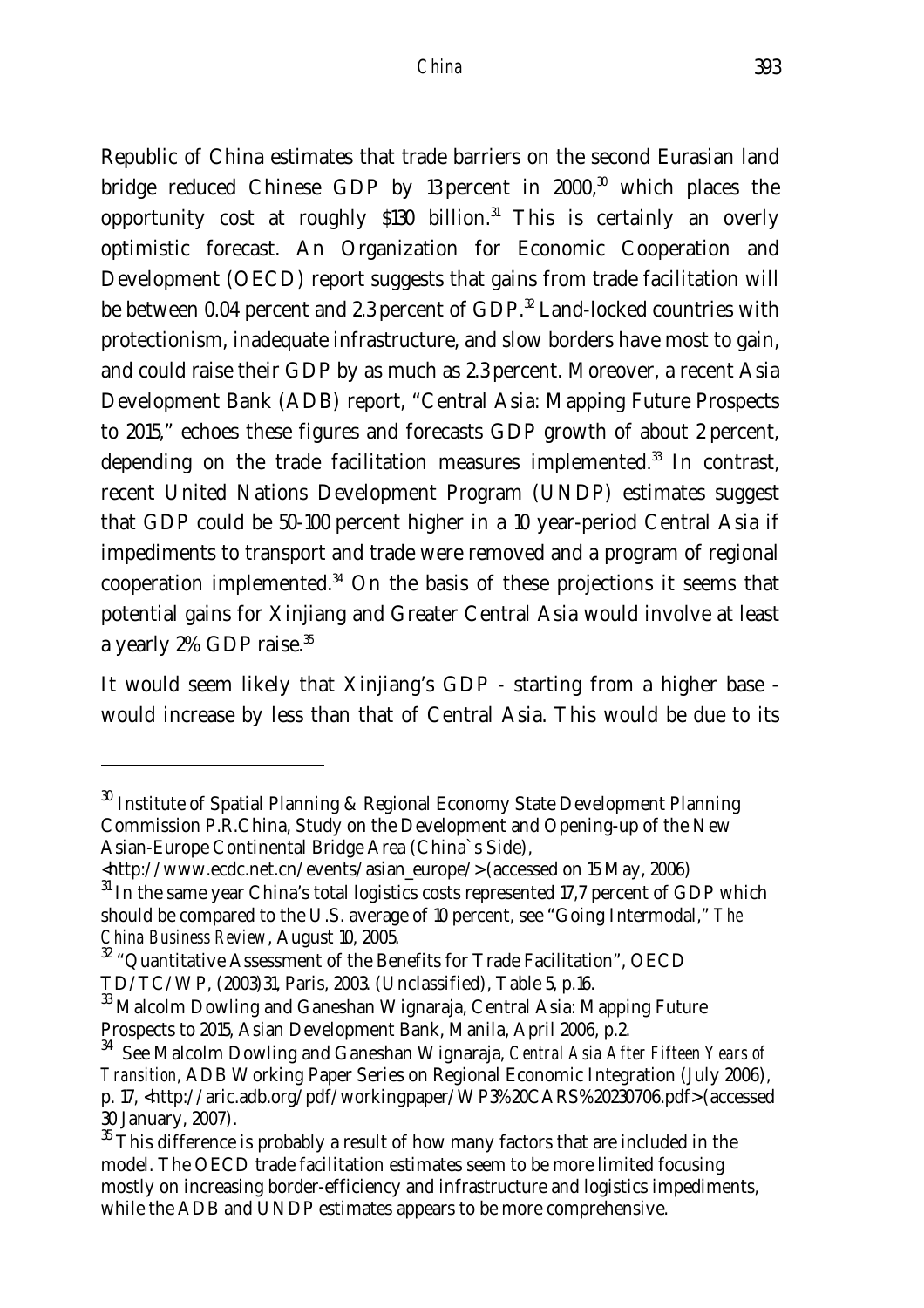more developed infrastructure, China's membership in the World Trade Organization (WTO) and its more favourable trade policies. Because the current foreign trade as share of GDP is higher in Central Asia than in Xinjiang, the latter has comparatively more unrealized foreign trade potential. While total foreign trade (exports plus imports) in Xinjiang amounted to \$5.6 billion in 2004 and represented 20 percent of total GDP, the Chinese average was 75 percent. This suggests that there is considerable potential for Xinjiang's foreign trade to raise GDP significantly should access to western markets be improved.<sup>36</sup>

The role of Xinjiang as a transit region will also increase significantly in the coming years, although the volume of transit-trade through Xinjiang today already is much larger than actual import and exports to and from the region. The current total value of transit is estimated to be about \$8 to \$10 billion with annual growth reaching at 15 percent.<sup>37</sup> Although the contribution of the transport sector to GDP in Central Asia (and Xinjiang) is in itself relatively small, accounting for 3–8 percent of GDP and aggregate output, the transport sector is crucial for integration and growth in terms of participation in the second Eurasian land bridge and international trade in general. <sup>38</sup>

As with forecasts on GDP increases, quantifiable assessments on the potential magnitude of trade volume on the second Eurasian land bridge are uncertain at best. One assessment suggests that annual income for participating countries could reach "hundreds of millions of dollars" in increased container transit.<sup>39</sup> Yet the second Eurasia land bridge faces fierce competition from alternative routes, primarily from sea transport but also from the first Eurasian land bridge through Russia. Currently, only a sixth of exports from Japan and Korea to Europe are transported via the second

<sup>36</sup> See ADB, *Xinjiang Autonomous Region*, p. 51 and authors own calculations. This discrepancy could partly be explained by the high share of energy resource extraction in the region and soaring domestic demand.

<sup>&</sup>lt;sup>37</sup> Description of ADB Technical Assistance Project for Xinjiang, 2006. Provided to authors upon request from CAREC.

<sup>38</sup> ADB, "Increasing Gains From Trade Through Regional Cooperation in Trade Policy and Customs Transit," April 2006, p. 49.

<sup>39</sup> Mikhail Mostovoy, deputy director general of Ukranian State Rail Administration in "Railways revive the Silk Road," *Transport Weekly* (?).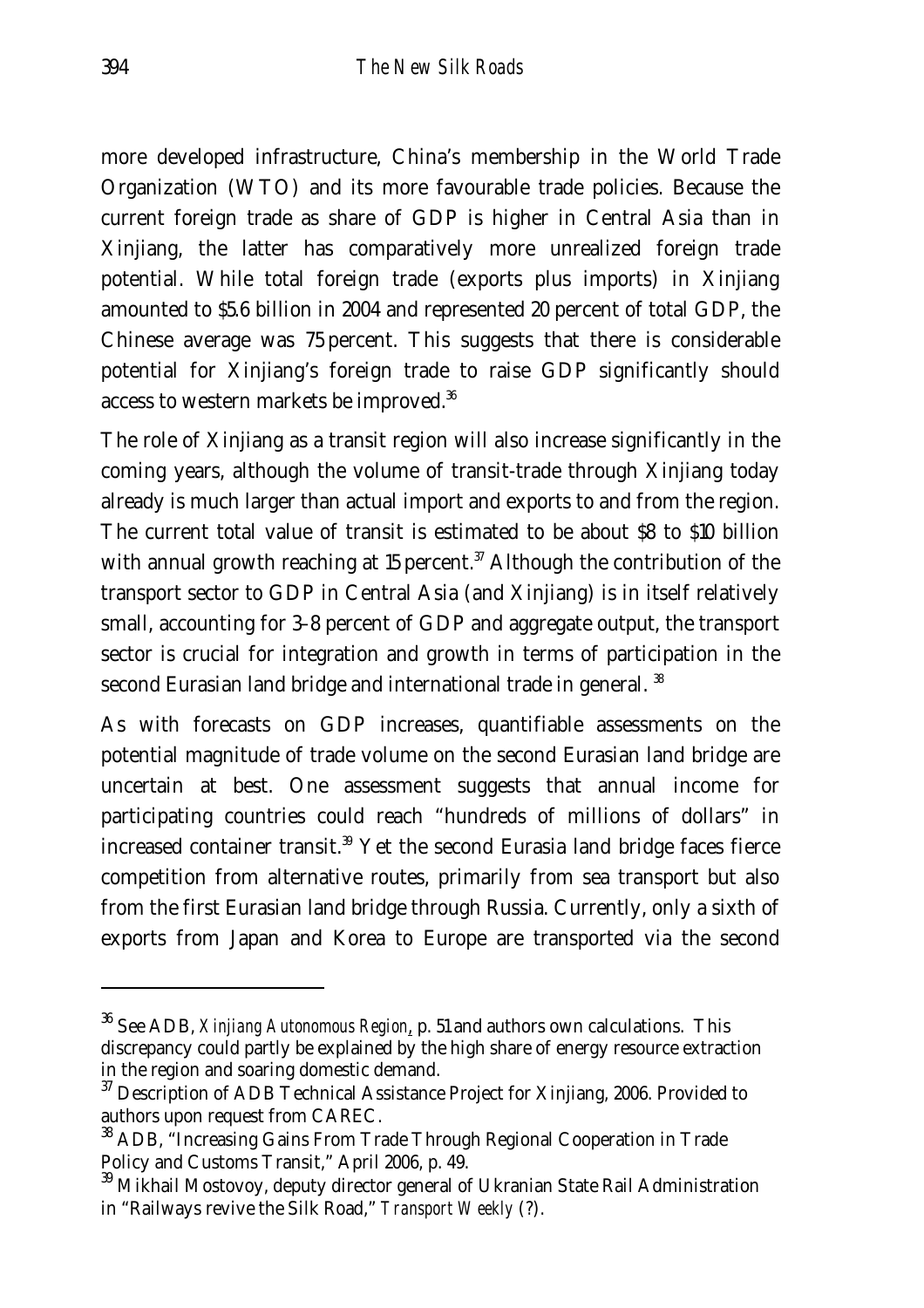Eurasia land bridge. Russia has shown concern over this competitive trunk route, and has made considerable efforts in enhancing the competitiveness of its route via the trans-Siberian railway. Although the corridor through Russia is 1300 km longer than the second bridge, traders and forwarders still prefer this route due to its greater efficiency, Russian tax incentives, customs rebates, and better facilities.<sup>40</sup> It has been estimated that if China attains TIR status, the volume of transit goods on the second land bridge will reach 500 to  $600$  million tons per year.<sup>41</sup> In addition, when China becomes a member of TIR, Chinese goods also will be more competitive both in the Central Asian states as well as within the European market.

Potential benefits are not limited to China and Greater Central Asia. The recent linkage of the Kars-Akhalkalaki rail network linking Georgia and Turkey on the cross-Caucasus segment of the second Eurasia land bridge, will also boost trade. Cargo from China could be delivered to Aktau in Kazakhstan, sent onward by ferry to Baku, and then shipped to Istanbul and Europe via the railroad link. Estimates suggest that trade volume through this corridor will jump from 2 million tons in the first two years, to 8-10 million tons in the following three years.<sup>42</sup>

Access to ports for Xinjiang and Greater Central Asia will also provide substantial projected benefits. The joint Sino-Pakistani development of the Gwadar port and restoration of the Karakorum highway will lead to an increase in cargo trade volume at Gwadar from approximately 200,000 twenty-foot containers in 2005 to an estimated 295,000 in 2015.<sup>43</sup> This joint development entails that Gwadar will double the capacity of Pakistani oceanic trade and open a "window to the sea" for the landlocked countries in Central Eurasia.<sup>44</sup> Rehabilitation of roads to Afghanistan from the Gwadar

<sup>40</sup> ADB, November 2005, p. 54

<sup>41</sup> Ibid, p. 28.

<sup>42</sup> Taleh Ziyadov, "The Kars-Akhalkalaki Railroad: A Missing Link Between Europe and Asia," *Central Asia Caucasus Analyst*, April 19 2005.

<sup>43</sup> Aftab Kazi, Pakistan's Trade with Greater Central Asia, Pakistan Country Paper, Presented on First Kabul Conference on Continental Trade and Transport, Kabul, Afghanistan, April 1-2, 2006.

<sup>&</sup>lt;sup>44</sup> John W. Garver, "Development of China's Overland Transportation Links," 2006, p. 8.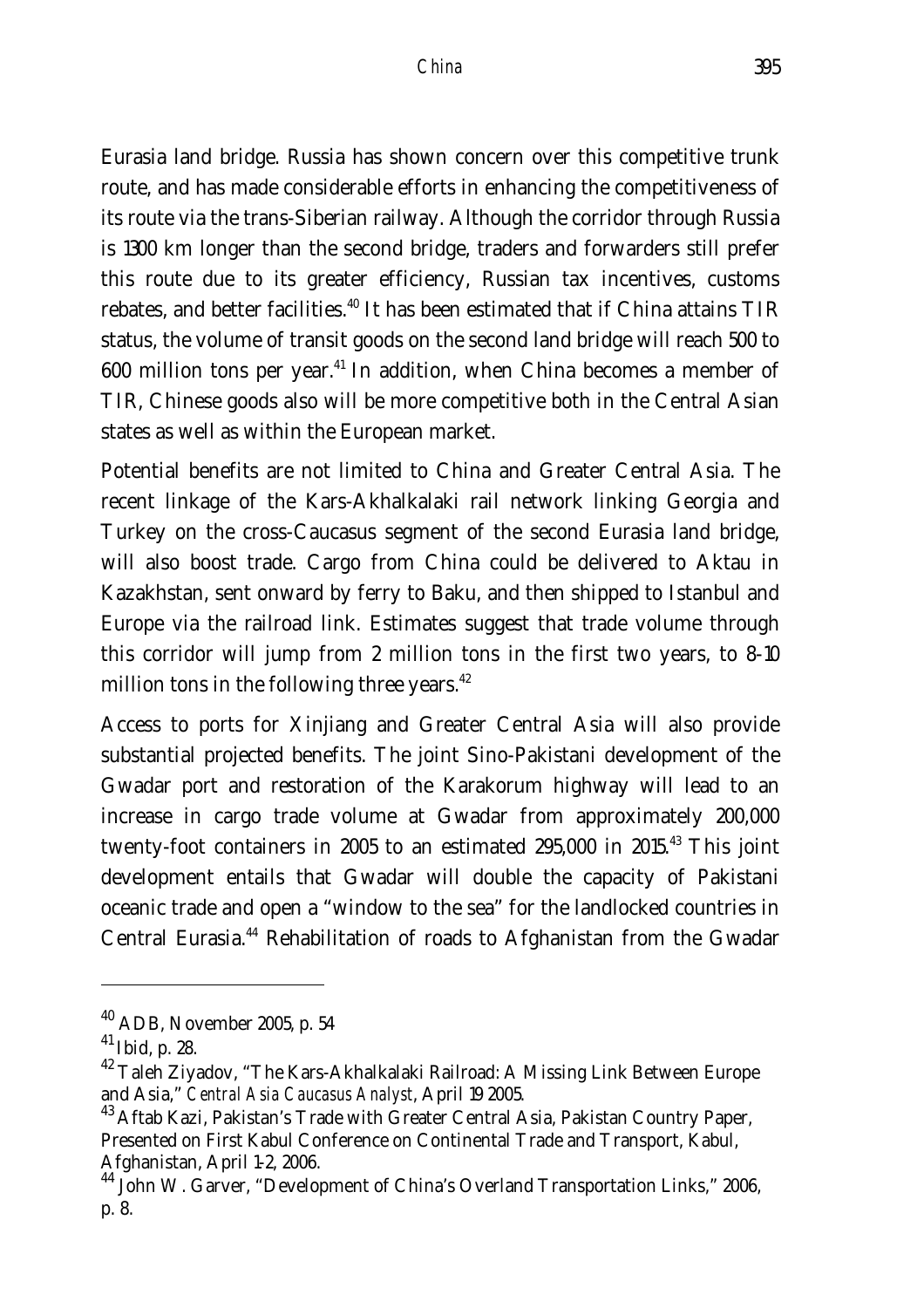port will also give Afghan products greater export possibilities and shipping options. Gwadar is closer to Xinjiang than any other saltwater ports in China proper, and will reduce much of the transaction costs currently imposed on trade to and from Xinjiang. Central Asian states will benefit significantly as well, as the port opens the possibilities for promoting their oil trade globally, while Pakistan and Tajikistan are likely to reap new transit fees.

## Bilateral Trade Patterns and Positions in the Eurasian Continental Trade Network

#### *China and Kazakhstan*

In 1998, China and Kazakhstan finally settled the border dispute that had plagued their relations since Kazakh independence. This laid the foundation for the strong bilateral trade relationship that exists today. Bilateral trade has increased from 37 to 54 percent annually. Trade turnover between Kazakhstan and Xinjiang alone reached \$4,5 - 5 billion by 2004.<sup>45</sup>

The opening of the Atasu-Alashankou pipeline in late 2005 symbolizes the firm ties between China and Central Asia. Continued expansion of this pipeline connects Kumkol in central Kazakhstan with Kenkiyak in western Kazakhstan, providing a possible tap into energy resources flowing from the Caspian by the Atyrau and Chevron-operated Tengiz fields. This promises huge benefits. For example, in the beginning of 2005 Kazakhstan exported merely 25,000 barrels per day (bpd) to China. The Atasu-Alashankou pipeline will initially increase this to 200,000 bpd. When the link between Kenkiyak and Kumkol is completed, exports will likely reach about 1,000,000 bpd.<sup>46</sup>

Kazakhstan is a transit country in trade between China and Azerbaijan, as well as between Russia, Kyrgyzstan, Tajikistan, and Uzbekistan.<sup>47</sup> Thus the

<sup>&</sup>lt;sup>45</sup> Kazakhstan mainly exports raw materials to Xinjiang, 58 percent of which are energy resources and 24 percent non-ferrous metals. Xinjiang's exports to Kazakhstan are mainly grain, edible oil, granulated sugar, ketchup, cotton, and textile. figures for 2003, see Vladimir Paramonov, "China and Central Asia: Present and Future Economic Relations," Conflict and Studies Research Centre, Central Asian Series 05/25 (E), May 2005.

<sup>46 &</sup>quot;Circumventing the Bear," *Stratfor*, December 16, 2005.

<sup>47</sup> ADB, "Increasing Gains From Trade Facilitation," April 2006, p. 49.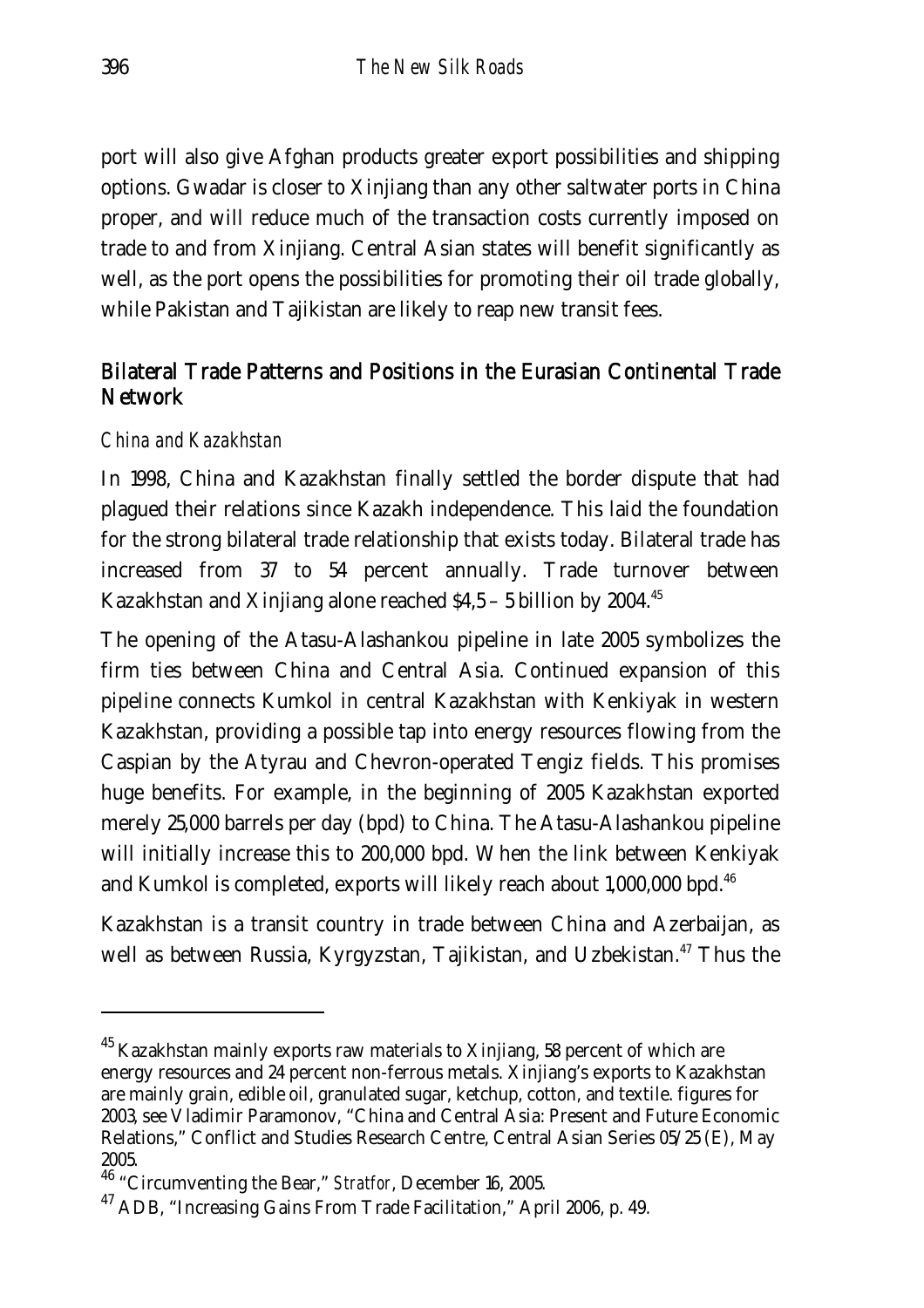borders at Druzhba-Ala and Horgos have emerged as indispensable nodes in trade between China and Europe.

Shuttle trade between China and Kazakhstan is estimated by the Kazakh Customs Committee to be about \$2–3.5 billion, making it comparable to the official bilateral trade.48 Cross-border interaction will likely increase further with the opening of the Jeminay border trade zone in 2006.

#### *China and Uzbekistan*

Uzbekistan is particularly well-positioned to participate in a continental trade network and serve as a transit country between Kazakhstan and Iran, as well as between Afghanistan, Tajikistan and Kazakhstan. Unfortunately the Uzbek government has failed to capitalize on this position, and its restrictive trade policies have hampered both transit trade and bilateral trade with its neighbors. China is no exception to this. Bilateral trade between China and Uzbekistan has been limited by Uzbek protectionism and the uncertain investment climate since Uzbek independence.<sup>49</sup> Ill-connecting infrastructure with the other Central Asian states has further reduced the competitiveness of the Uzbek economy. As with Kazakhstan, the 1990s saw an incremental increase in total trade turnover except during the period from 1997 to 2001, when bilateral trade plummeted from approximately \$203 million in 1997 to \$40 million in 1999 (Appendix 1). This drop resulted from changing demand in Uzbekistan and China, as well as from the financial crisis in Russia. $50$ Since 2002 there has been a steady increase to an all time high of around \$628 million in  $2005<sup>51</sup>$ 

<sup>48</sup> Vladimir Paramonov, May 2005, p.3.

<sup>&</sup>lt;sup>49</sup> UNDP, "Bringing Down Barriers: Regional Cooperation for Human Development and Human Security," Central Asia Development Report, UNDP, Bratislava, 2005, p. 61.

<sup>50</sup> Hsiu-Ling Wu & Chien-Hsun Chen, "The Prospects for Regional Economic Integration," 2004, p.1066.

<sup>&</sup>lt;sup>51</sup> Figures on goods exported from Uzbekistan to China vary substantially. Uzbek state statistics claim that cotton made up only 4 percent percent of total exports in 2003, whereas services accounted for 48 percent, foodstuffs 4,6 percent, machinery and equipment 19 percent, and non-ferrous metals 1.5 percent see Paramonov, "China and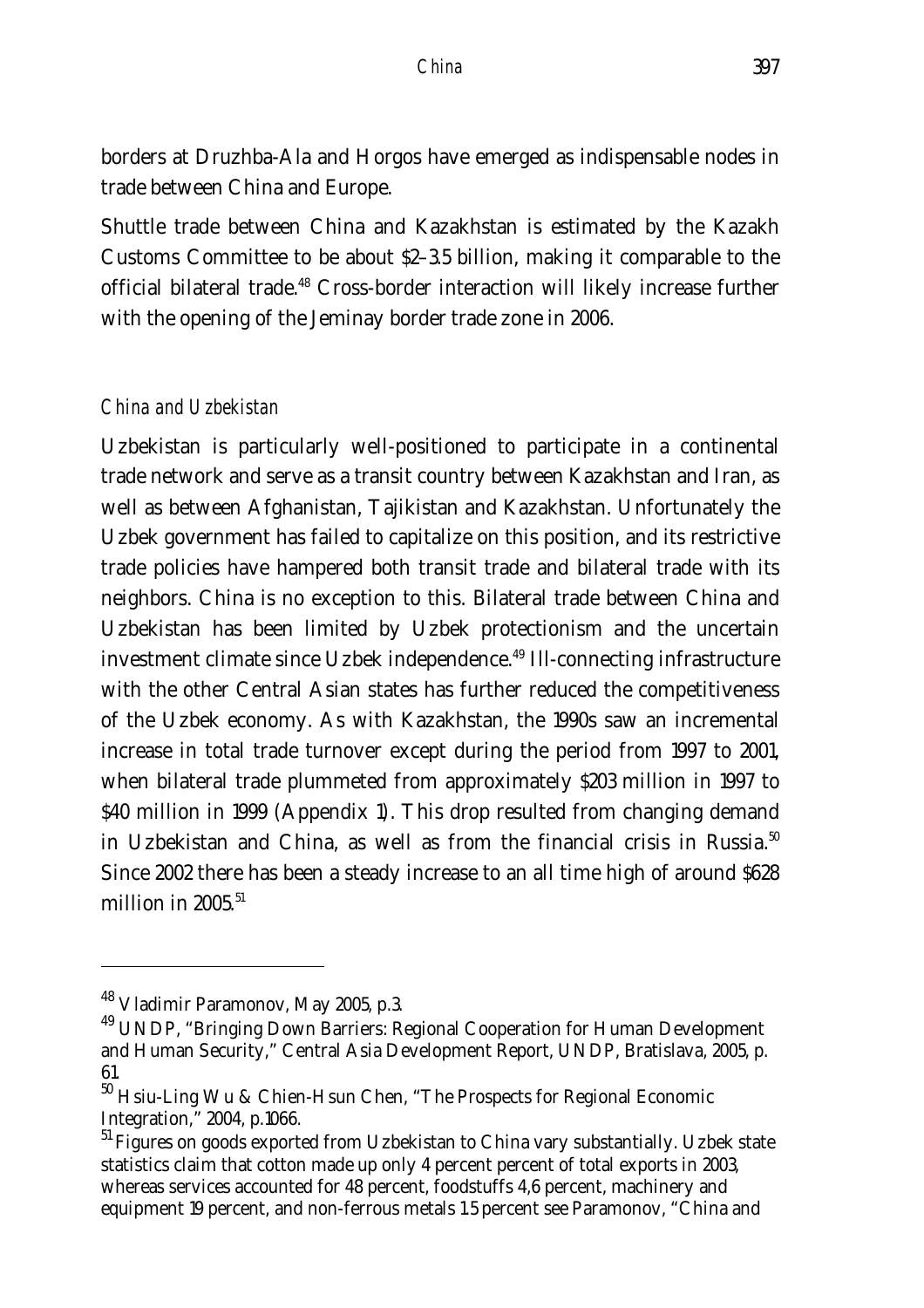Shuttle trade represents a significant share of the increase in the volume of bilateral trade, although this is less so than in bilateral trade between China and Kazakhstan. The harder border restrictions probably reduce the shuttle trade in Uzbekistan, but recent improvements in Sino-Uzbek relations will likely increase the percentage of official trade in the total.

In 2006 Uzbekistan and China signed many bilateral agreements on trade and energy cooperation, including the \$600 million agreement between the China National Petroleum Corporation and the Uzbek state oil company. At the signing, Chinese President Hu Jintao and his Uzbek counterpart pledged further cooperation in trade, customs, high technology, and energy. $52$ 

#### *China and Kyrgyzstan*

 $\overline{a}$ 

Chinese Customs Statistics show that trade volume between China and Kyrgyzstan was relatively low during the 1990s, ranging from \$100 to \$200 million. On average, trade between China and Kyrgyzstan is similar in volume to Sino-Uzbek trade. However, considering that Kyrgyzstan population is a sixth of Uzbekistan's trade relations between China and Kyrgyzstan are significantly stronger than between China and Uzbekistan. Annual turnover stood at \$202 million in 2002, but reached \$840 million in 2005 (Appendix 1). IMF figures are slightly lower, but the upward trend in bilateral trade is confirmed by Kyrgyz authorities, which suggests trade strengthened from \$74.8 million in 1995 to \$101 million in 2003 (Table 1). Yet the Kyrgyz figures are markedly below those from Beijing.

Central Asia," 2005, p. 5. Chinese Customs Statistics assert however that cotton, cotton yarn, and cotton fabric made up 84,33 percent of China's imports from Uzbekistan, see "China's Customs Statistics," 2003, from Hsiu-Ling Wu & Chien-Hsun Chen, 2004. China's main exports to Uzbekistan included in 2003 engineering products (48 percent), chemical products (19 percent), and foodstuffs (9 percent), Paramonov, "China and Central Asia," 2005, p. 5.

<sup>52 &</sup>quot;China, Uzbekistan sign \$600 million oil agreement," *China Daily*, May 26 2005.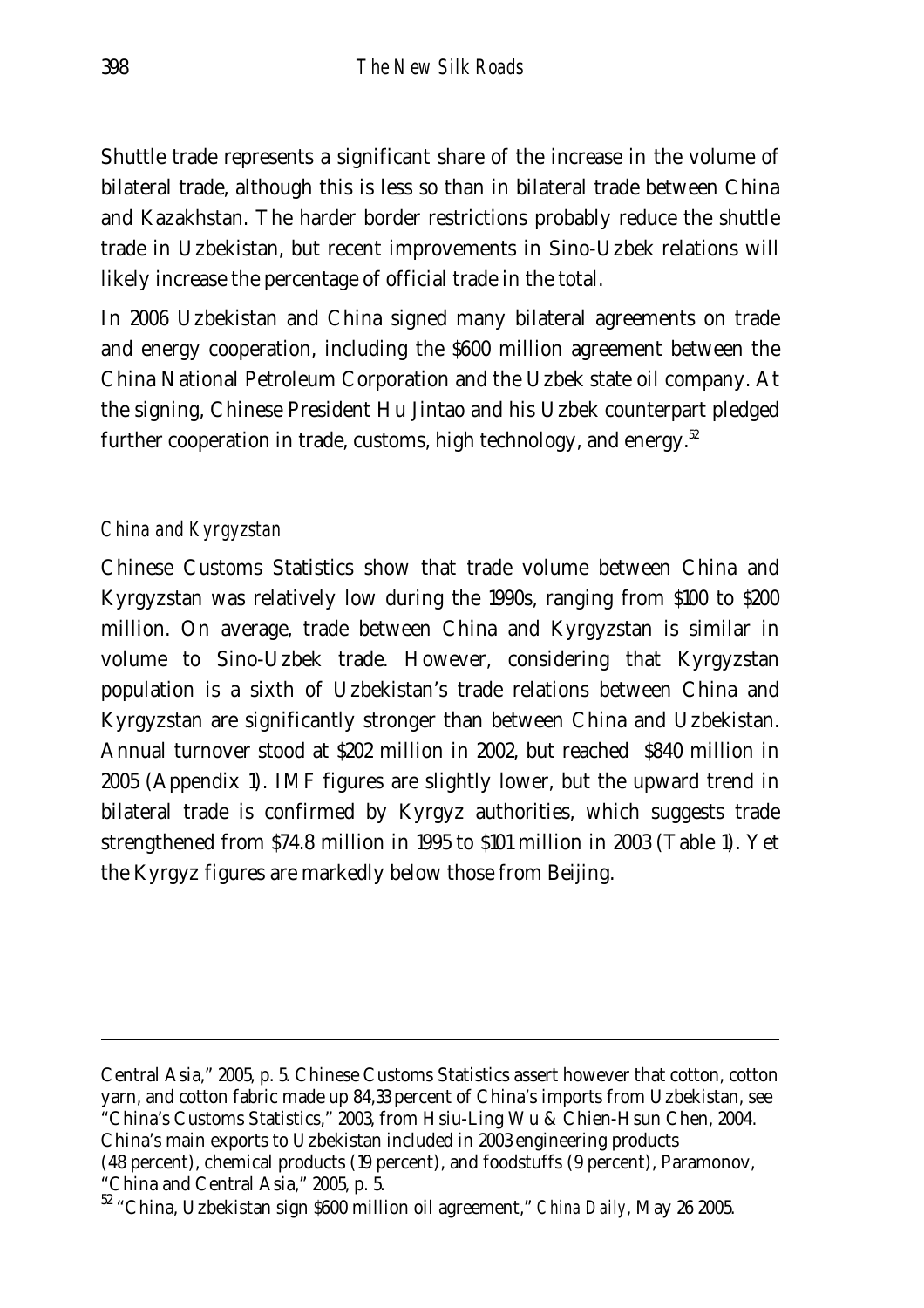*Table 1. Kyrgyz Republic: IMF Direction of Trade Statistics (w/ China)* 

|                | 1995 | 1996 | 1997 | 1998 | 1999 | 2000 | 2001 | 2002  | 2003 | 2004     |
|----------------|------|------|------|------|------|------|------|-------|------|----------|
|                |      |      |      |      |      |      |      |       |      | $Jan.$ — |
|                |      |      |      |      |      |      |      |       |      | Jun.     |
| <b>Exports</b> | 68.5 | 36.4 | 31.6 | 15.7 | 25.3 | 44.1 | 19.4 | 41.1  | 23.3 | 19.6     |
| <b>Imports</b> | 6.3  | 7.8  | 32.5 | 44.4 | 36.9 | 36.9 | 48.5 | 59    | 77.7 | 37.2     |
| Total          | 74.8 | 44.2 | 64.1 | 60.1 | 62.2 | 81   | 67.9 | 100.1 | 101  | 56.8     |

*(in millions of US dollars)*

Source: IMF Country Report No. 05/31 Kyrgyz Republic: Statistical Appendix, February 2005.

The gap between the Kyrgyz and Chinese statistics implies the existence of shuttle trade with huge turnovers.<sup>53</sup> Nevertheless, there has also been growth in official trade turnover. The Intergovernmental Kyrgyz-Chinese Commission on Trade and Economic Cooperation in 1994 opened the way for trade across the Chinese-Kyrgyz border. However, it was not until 1998 and 1999 that the commission started to address the bottlenecks in crossborder trade and investments. In 1999, the parties agreed to rehabilitate roads, in particular the Osh-Sary-Tash-Irkeshtam road and such cargo and passenger routes as Osh-Kashgar-Osh and Osh-Artush-Osh.<sup>54</sup> At the sixth session of the commission in Beijing in 2004 it was agreed that Sinopec's subsidiary, Shenli Oil Company, would participate in developing Kyrgyzstan's Alai Hollow oil fields.<sup>55</sup> Due to a lack of investments, however, many planned projects have not been realized, among them \$1 billion railroad line between Osh, Turugart and Kashgar.

 Kyrgyzstan's WTO membership has resulted in a trade deficit with China. In 2002, China exported goods to a value of roughly \$146 million and imported less than \$55 million from Kyrgyzstan (Appendix 1). Kyrgyz authorities confirm the trade deficit but downscale it to \$20 million (Table 1).56 Compared with other players in the region, however, China's trade with

 $^{53}$  For similar assertions see also, Paramonov, "China and Central Asia," 2005.

<sup>54</sup> Intergovernmental Kyrgyz-Chinese Commission on Trade and Economic

Cooperation, Website: <http://www.mvtp.kg/main.php?lang=en&p=7.21> (accessed March 24, 2006).

<sup>55</sup> *UPI Energy Watch*, June 24 2004.

<sup>56</sup> In 2003 Chinese exports to Kyrgyzstan were primarily in textiles, staple fibres, footwear, plastic and machinery, while Kyrgyzstan exported primarily aluminium, iron, steel, copper, hides and skins.Chinese Customs Statistics, 2003, from Hsiu-Ling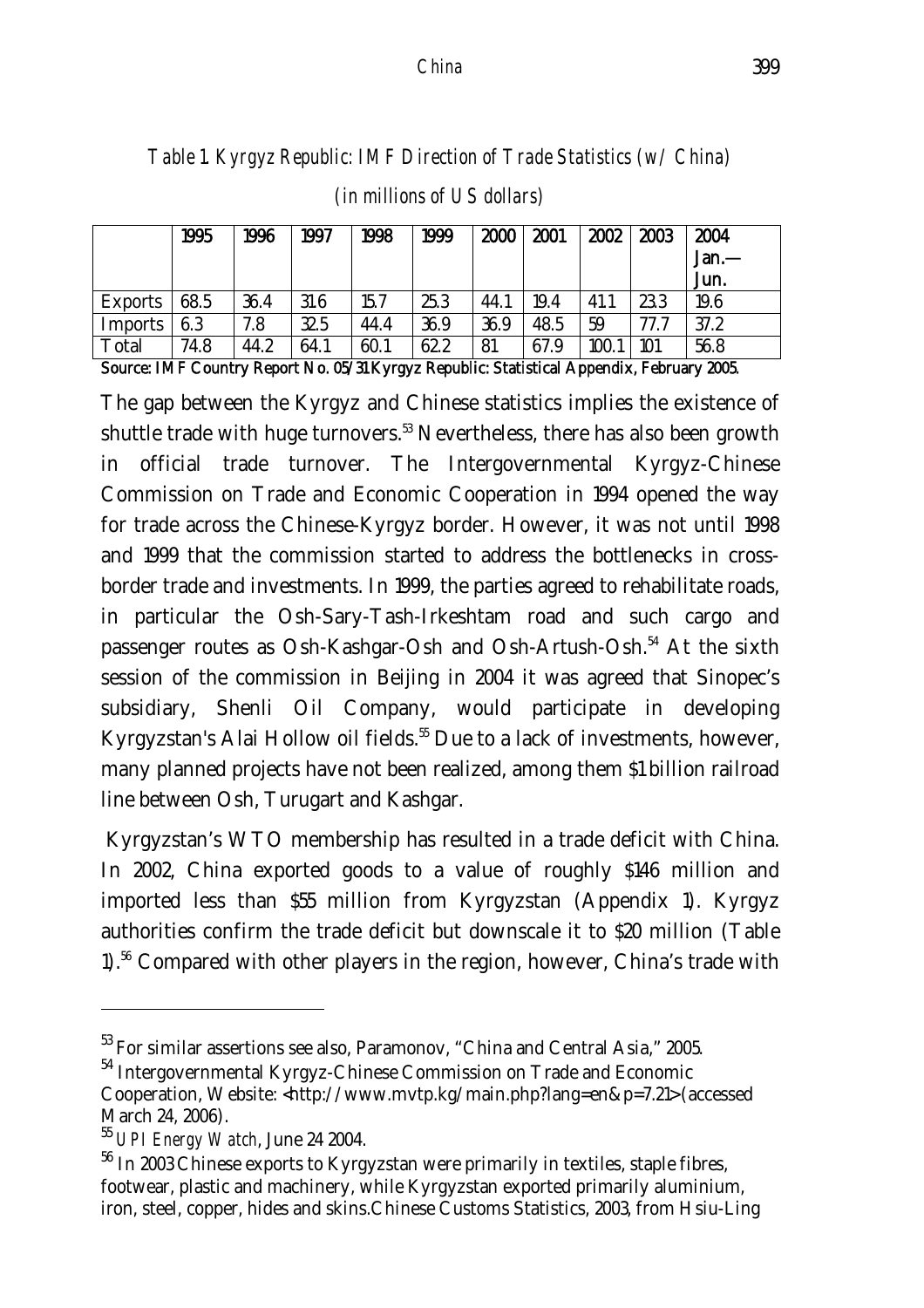Kyrgyzstan is however small: Kyrgyz-Russian trade stands at \$273,1 million, while Kyrgyzstan – Kazakhstan trade is \$228 million.<sup>57</sup>

#### *China and Tajikistan*

Civil war between 1992 and 1997, the weakness of the state, and drug trafficking have created a huge illicit economy in Tajikistan. By contrast, bilateral trade with China was modest down to 2003, where it increased a significant 206.8 percent, from \$12,386 million to \$38 million (Appendix 1).<sup>58</sup> These official Chinese figures, however, are about four times higher than IMF estimates.59 The difference may be attributable to the extensive shuttle trade that arose with the opening of the Chinese-Tajik border in 2004.<sup>60</sup>

Xinjiang has built a new road to Tajikistan and Chinese specialists are participating in the rehabilitation of the Duhanbe-Nurobod-Jirgoatol-Kyrgyz border highway, as well as the construction of the Tajik highway tunnels "Sharshar" and "Shahriston."61 The United States is financing and building a bridge over the Panj River, linking Tajikistan with Afghanistan, which will facilitate trade to the south. This will also give China an opportunity to transport goods through Afghanistan onward to destinations further south. Nevertheless, much work remains before the Tajik infrastructure is competitive. Typical is the still primitive Kulyab-Khorog highway section in

Wu & Chien-Hsun Chen, 2004, "The Prospects for Regional Economic Integration between China and the Five Central Asian Countries," *Europe-Asia Studies* 56, 7 (November 2004)

<sup>57</sup> IMF Country Report No. 05/31, February 2005, Kyrgyz Republic: Statistical Appendix, Table 21. Kyrgyz Republic: Direction of Trade, 1995-2004.

 $^{58}$  The goods traded in the bilateral official economy in 2002 were primarily aluminium, iron, steel and cotton exported to China, while Tajikistan imported home appliances, electrical machinery, woven apparel, footwear, and food.Chinese Customs Statistics, 2003, from Hsiu-Ling Wu & Chien-Hsun Chen, 2004.

<sup>59</sup> Paramonov, 'China and Central Asia," May 2005, p. 6.

<sup>60</sup> Zafar Abdullaev and Lydia Isamova, "Tajikistan looks to the East," *RCA* No.303, July 27 2004.

 $61$  Welcoming address by Tajik Prime Minister Akil Akilov at the First Preparatory Conference to the Fourteenth OSCE Economic Forum, Dushanbe, Tajikistan, November 7-8, 2005.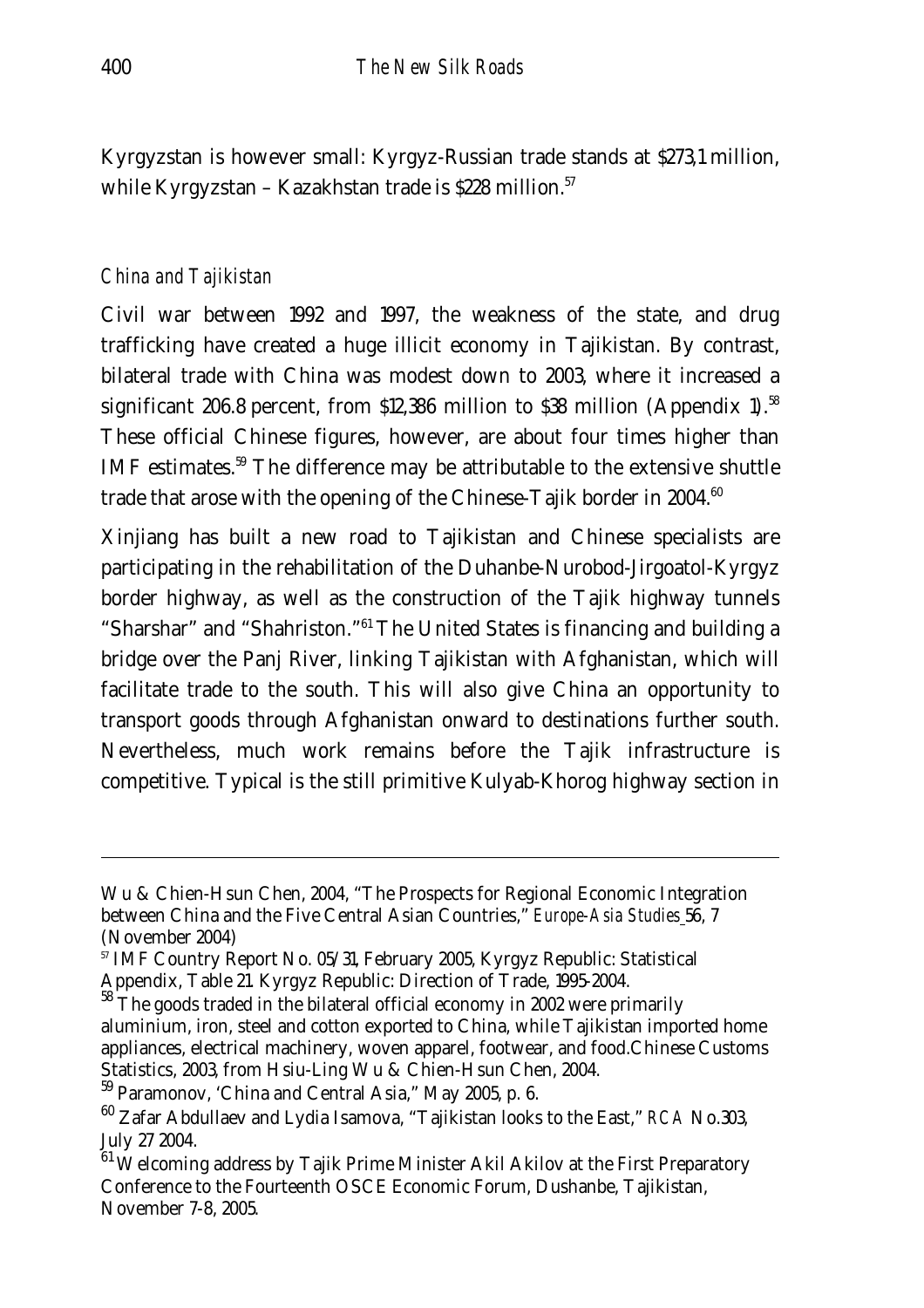the south of the country, which is an essential part of the route to China.<sup>62</sup> Nor is Chinese infrastructure ready for trade. The south-western region is the poorest in Xinjiang, which is forcing China to invest heavily in infrastructure development there.<sup>63</sup>

Although the Tajik economy is oriented mainly to Russia and Uzbekistan with a total trade turnover of  $$394$  and  $$235$ , respectively, <sup>64</sup> the Sino-Tajik economic ties have strengthened significantly with the opening in 2004 of the Kulma Pass linking China and Tajikistan. China's and Tajikistan's interest in a functioning transport corridor has resulted in several further projects, including collaborations in telecommunication and communication services.

#### *China and Turkmenistan*

 $\overline{a}$ 

Until recently, economic ties between China and Turkmenistan were limited. According to Chinese Customs Statistics, the total trade turnover amounted to \$32.7 million in 2001, but by 2005 had topped \$100 million. The Turkmen trade deficit is substantial, until its exports to China accounted for no more than \$735,000 as recently as 2002.<sup>65</sup>

Energy cooperation over the Turkmenistan-Afghanistan-Pakistan-Indian pipeline could, if realized, be a ground-breaking event. The April 2006 visit of President Niyazov to Beijing promises to change this situation radically. While details remain unclear as of this writing, China has signaled its interest to import gas from Turkmenistan via Kazakhstan. Chinese firms may also invest in the proposed TAP or TAPI (Turkmenistan-Afghanistan-Pakistan/India) pipeline from the Dauletabad-Donmez gas field in Turkmenistan through Afghanistan to the Pakistani port of Gwadar, with a

 $62$  Ibid.; this section of the highway is presently being upgraded by Turkish companies, however it is estimated that rehabilitation will take years.

<sup>63</sup> Yueyao Zhao, "Pivot or Periphery? Xinjiang's Regional Development," *Asian Ethnicity* 2, 2 (2001): 217.

 $^{64}$  IMF Country Report No. 05/31, February 2005, Kyrgyz Republic: Statistical Appendix, Table 21. Kyrgyz Republic: Direction of Trade, 1995-2004.

<sup>65</sup> *Chinese Customs Statistics*, 2003. These exports were mainly made up of plastic, silk, and yarn.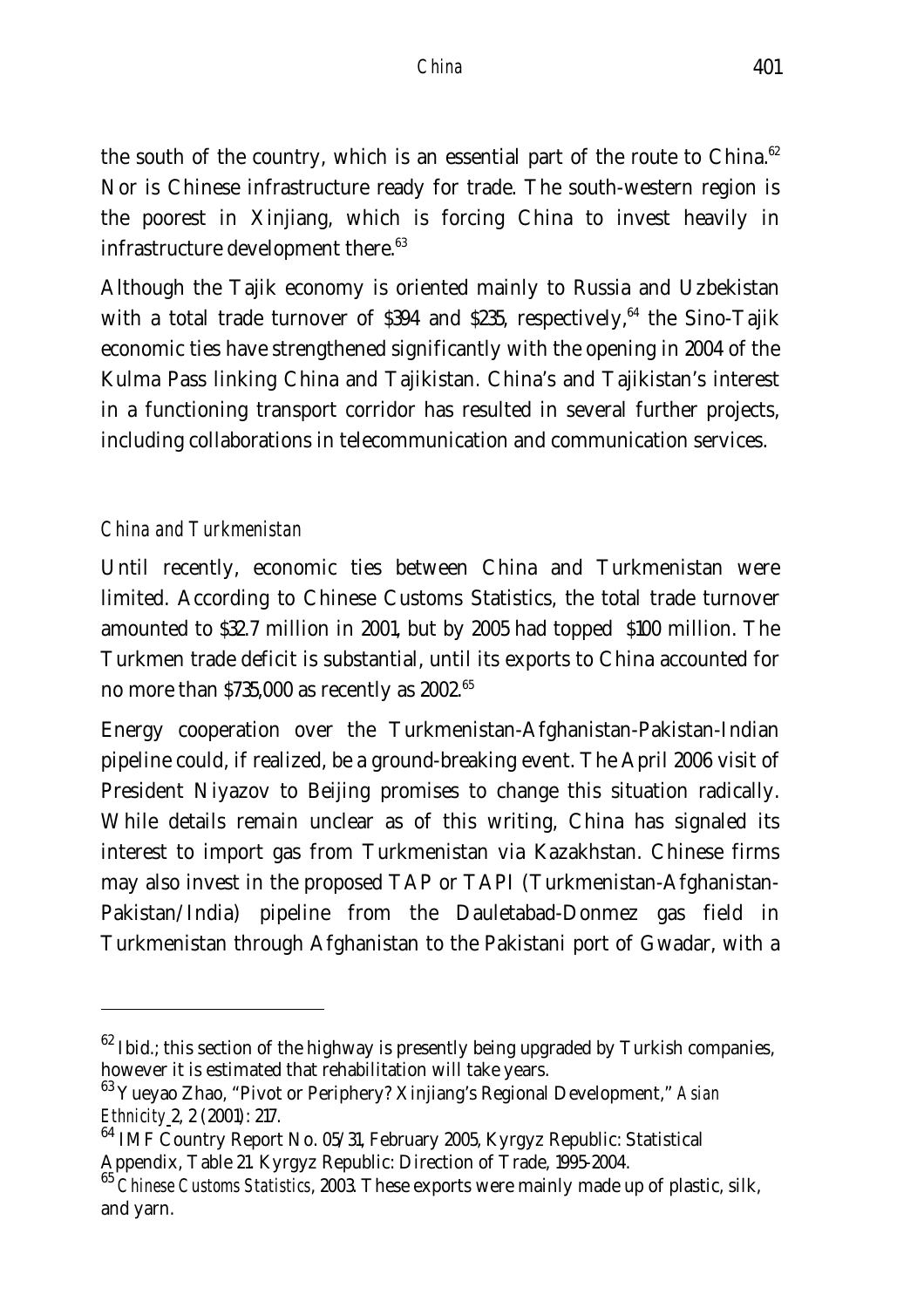possible extension to India.66 Both China and Russia have been competing for influence and put themselves forward as possible funders.<sup>67</sup> Due to Turkmen President Niyazov's unfavorable reputation among foreign investors, the situation in Afghanistan, as well as the animosity between India and Pakistan, it long remained unclear whether and when the pipeline will be built. It remains to be seen if his death in December, 2006, will change the situation

#### *China and Afghanistan*

Since the fall of the Taliban regime, China has shown interest in the reconstruction of Afghanistan, even though Chinese assistance thus far has been extremely limited; a stable Afghanistan integrated into the regional economy is certainly in the interest of China.<sup>68</sup> At the recent Afghanistan Compact Conference in London, China promised a total of US\$10 million in 2006, and agreed to abolish tariffs on Afghanistan exports to China.<sup>69</sup>

The increasing engagement of China in Afghanistan is also discernible in the volume of bilateral trade (Table 2). Beginning in 2003–04, China has established itself as the main exporter to Afghanistan. Afghan imports from China have increased from 2 percent in 2001–02, and 1 percent in 2002–03 to 18 percent of the total in 2005–06, according to IMF statistics provided by Afghan authorities. Afghan sources claim that this amount represented a total import of \$385 million.<sup>70</sup> Chinese Customs Statistics estimate that the total trade volume was \$58 million in 2004, which fell to \$48 million in 2005.<sup>71</sup>

<sup>66 &</sup>quot;Poor prospects for Transafghan Gas Line," *Stratfor*, December 26 2002.

<sup>67</sup> Starr, "China's Reemerging Transport Network," 2005.

<sup>68 &</sup>quot;Special envoy of China on Afghanistan Reconstruction," *People's Daily,* January 23 2002.

<sup>69 &</sup>quot;China pledges nearly \$10m in aid to Afghanistan in 2006," The Chinese Government's Official Web Portal, 1 February,2006,http://www.gov.cn.misc/2006- 02/01/content\_176548.htm, (accessed 30 January 2007).

<sup>70</sup> IMF Country Report No. 06/114 March 2006 Islamic Republic of Afghanistan: Selected Issues and Statistical Appendix Table 40. Islamic Republic of Afghanistan: Direction of Trade, 2001/02–2005/06, March 2006,

www.imf.org/external/pubs/ft/scr/2006/cr06114.pdf (accessed 30 January 2007). 71 Xinhua's China Economic Information Service, Feb 6 2006.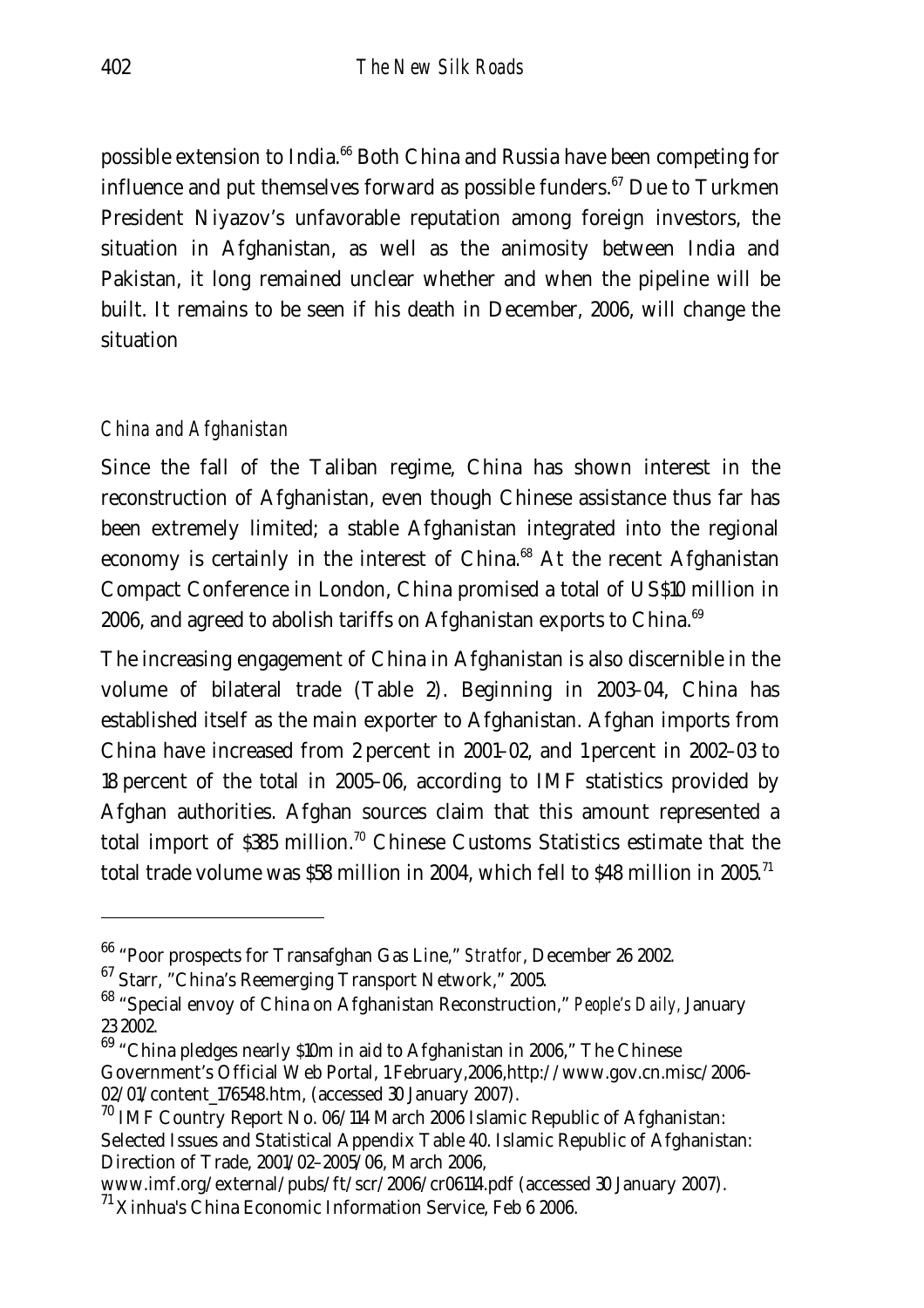|                | $2001 - 02$    | $2002 - 03$ | 2003-04 | 2004-05 | 2005-06 |
|----------------|----------------|-------------|---------|---------|---------|
| <b>Exports</b> | 100            | 100         | 100     | 100     | 100     |
| Pakistan       | 39             | 26          | 69      | 85      | 85      |
| India          | 15             | 27          | 8       |         |         |
| Other          | 46             | 47          | 23      | 8       | 8       |
| <b>Imports</b> | 100            | 100         | 100     | 100     | 100     |
| Pakistan       | 9              | 8           | 9       | 15      | 15      |
| Japan          | 35             | 41          | 14      | 16      | 16      |
| China          | $\overline{c}$ |             | 18      | 18      | 18      |
| Other          | 54             | 50          | 59      | 51      | 51      |

*Table 2. Afghanistan: Direction of Trade 2001–02/2005–06* 

Source: IMF Country Report No. 06/114 March 2006 Islamic Republic of Afghanistan: Selected Issues and Statistical Appendix.

Chinese companies have also shown some interest in investing in Afghanistan, although there is significant undeveloped potential even here. In 2003, for instance, a Chinese trading firm China Merchandise Trade Center Ltd opened an office in Kabul, marketing approximately 1,000 Chinese wholesale products.72 According to President Karzai, some 100 Afghan businessmen also went to China that same year.73 Chinese companies ZTE and Huawei are partnering with the Afghan Ministry of Communications to implement digital telephone switches and are providing roughly 200,000 subscriber lines.<sup>74</sup> China has taken part in the reconstruction of Afghanistan's infrastructure by participating in the Parwan irrigation project, restoring water supply in Parwar province, as well as the reconstruction of the public hospital in Kabul.<sup>75</sup> The U.S. has also hired Chinese firms for various construction projects in Afghanistan.

#### *Afghanistan and Pakistan*

 $\overline{a}$ 

Pakistan is by far Afghanistan's most important trading partner in Greater Central Asia. Today, 85 percent of Afghanistan's exports are sent to

<sup>72 &</sup>quot;First Chinese trade firm opens in Afghan Capital," *People's Daily*, 30 July, 2003.

<sup>73 &</sup>quot;Karzai: Deem neighbourhood with China an Honour," *People's Daily*, 16 July, 2004.

<sup>74</sup> Ministry of Communications, Islamic Republic of Afghanistan. website: <http://www.moc.gov.af/vendors.asp> (accessed 28 March,2006).

 $75$  The Economic and Commercial Counsellor's Office of the Embassy of the PRC in Afghanistan, Communique of Vice President Zeng Qinghong's talks with Afghan Vice President Nimartullah Sharani, 28 November, 2004.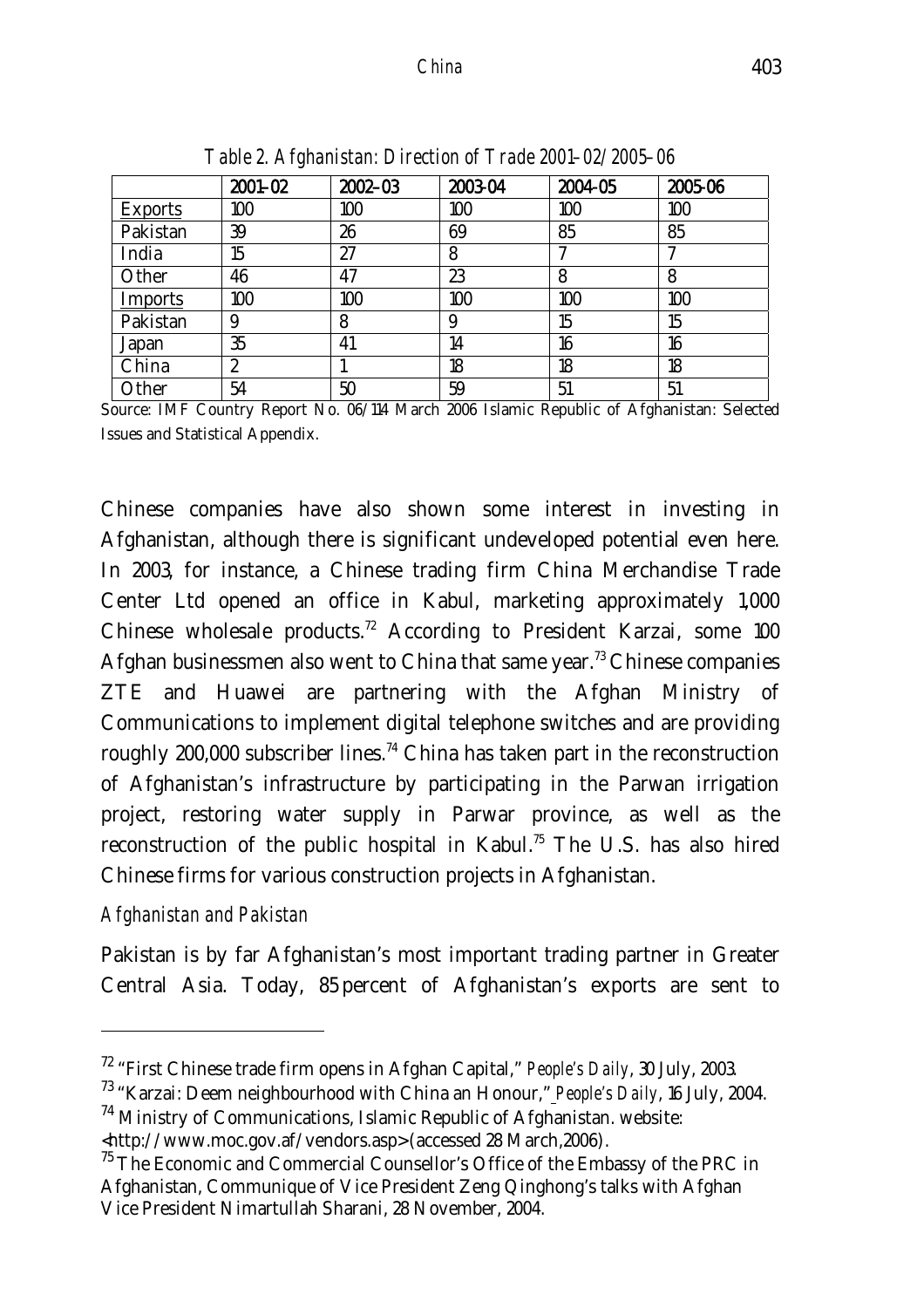Pakistan, while Pakistani exports to Afghanistan represent 15 percent of Afghan total imports. This strong bilateral trade results primarily from the improved political situation in Afghanistan, macro-economic stabilization in Pakistan, and a surge of Pakistani investment in Afghanistan.<sup>76</sup>

Although this development is favorable for the Afghan economy, Afghanistan would be well advised to reduce its export dependency on Pakistan by forging stronger ties with other states in the region.<sup>77</sup> The current dependence on Pakistan leaves Afghanistan vulnerable to exogenous shocks.<sup>78</sup> By opening up its north/northwest corridors through improvements in infrastructure, Afghanistan has the potential to become the center of regional and continental trade and an important transit point on both the east/west and the north/south routes.<sup>79</sup>

Here, China could play an even more important role. The Chinese project of linking the Gwadar port in the Arabian Sea to Xinjiang via both Pakistan and Afghanistan/Tajikistan will intensify Afghanistan's trade, as will the proposed project of a highway from Gwadar to Kandahar and Islamabad.<sup>80</sup> These routes will make it possible for Chinese goods to transit Afghanistan on their way to Gwadar.

## Impediments to China's Active Involvement with Continental Trade Involving Greater Central Asia

Despite these impressive developments in Sino-Greater Central Asian economic integration, several important impediments to further cooperation remain. These impediments could compromise the revival of the open economic space that once existed between the Central Asian states.

The single most important impediments are bureaucratic delays at borders and costs caused by demands for unofficial payments. Transport from

<sup>76</sup> Starr, "Central Asia's Reemerging Transport Network,", 2005, p. 6.

<sup>77</sup> IMF Country Report No. 06/114 March 2006 Islamic Republic of Afghanistan:

Selected Issues and Statistical Appendix Table 40. Islamic Republic of Afghanistan: Direction of Trade, 2001/02–2005/06

<sup>78</sup> Ibid.

<sup>79</sup> Starr, "Central Asia's Reemerging Transport Network,", 2005, p.3.

<sup>80</sup> Ibid, p.2.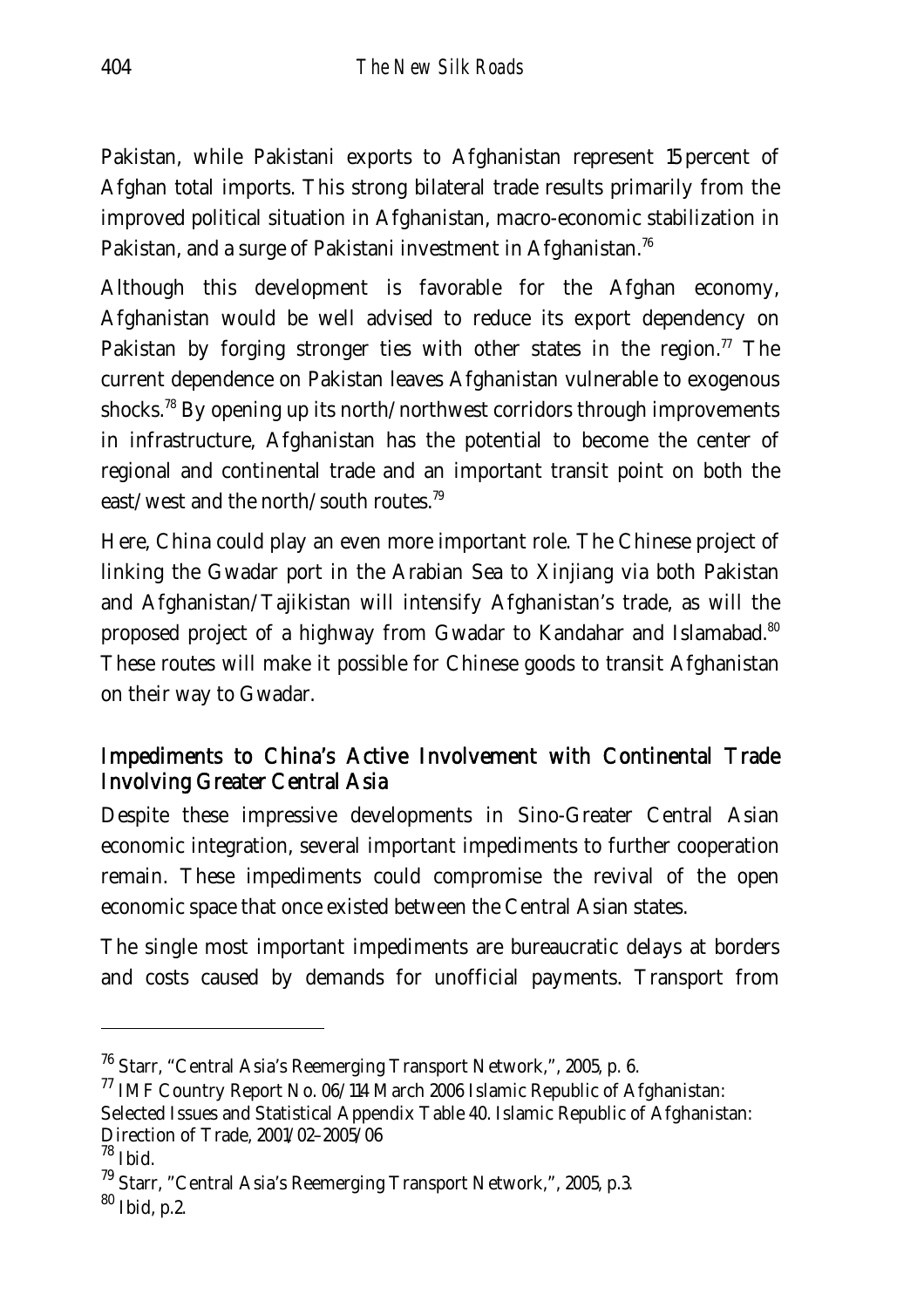Xinjiang through Central Asia entails delays, uncertainty, unofficial payments, legal perplexity, and a number of other problems. $81$  A recent survey of continental truck drivers passing through the Greater Central Asia region was revealing: almost none cited security or corruption as a major concern, while only one-third cited poor roads as impediments to trade. However, 96 percent of them pointed to lengthy waits at customs as the main impediment to trade.<sup>82</sup> Reducing border inefficiency and slow waits is the sine qua non for expanding continental trade.

Xinjiang and Greater Central Asia will suffer from high transport costs to world markets due to their land-locked locations. But transport times are quite a different matter, however.<sup>83</sup> High transport costs to and from the region can be partly mitigated by low production costs, but long transport times cannot. As stated by Lucke and Rothert, "Long transport times are likely to be an obstacle to trade development quite apart from direct *transport costs* (…) As participation in production networks requires just-in-time deliveries of goods along the production chain, long (and presumably variable) transport times render it more difficult for Central Asian firms to initiate non-traditional exports by participating in production networks."<sup>84</sup> This has important implications for the formulation of a strategy on infrastructural problems in Central Asia. Haulers waiting at borders generate expense through wages and inoperative trucks. Arbitrary and unpredictable transport times can disrupt an entire production chain. A quantitative

www.un.int/kazakhstan/s\_261000.htm (accessed on 30 January 2007)

<sup>&</sup>lt;sup>81</sup> Martha Blaxall, presentation at Forum "China's Emergence in Central Asia; Security, Diplomacy and Economic Interests: Energy and Trade in China-Central Asian relations," Washington DC, CSIS, 22 April, 2003.

<sup>&</sup>lt;sup>82</sup> See Nicklas Norling, "First Kabul Conference on Partnership, Trade and Development in Greater Central Asia," Central Asia-Caucasus Institute and Silk Road Studies Program, Washington, DC, 2006, p.6.

<sup>&</sup>lt;sup>83</sup> It has been estimated that transport costs in Central Asia amount to as much as 60 percent of the value of manufactured imports. See Statement by H.E. Mrs. Madilna B. Jarbussynova, Ambassador Permanent Representative of Republic of Kazakhstan to the United Nations, Agenda item 92 (a), New York, 26 October, 2000,

<sup>&</sup>lt;sup>84</sup> Matthias Lucke and Jacek Rothert, "Comparative Advantage in International Trade for Central Asia," Paper commissioned for ADB, Kiel Institute of World Economics, January 2006, p. 11 <

http://siteresources.worldbank.org/INTTRADERESEARCH/Resources/Luecke\_Rot hert-Comp\_Adv\_Central\_Asia-Jan2006.pdf> (accessed on 31 January 2007).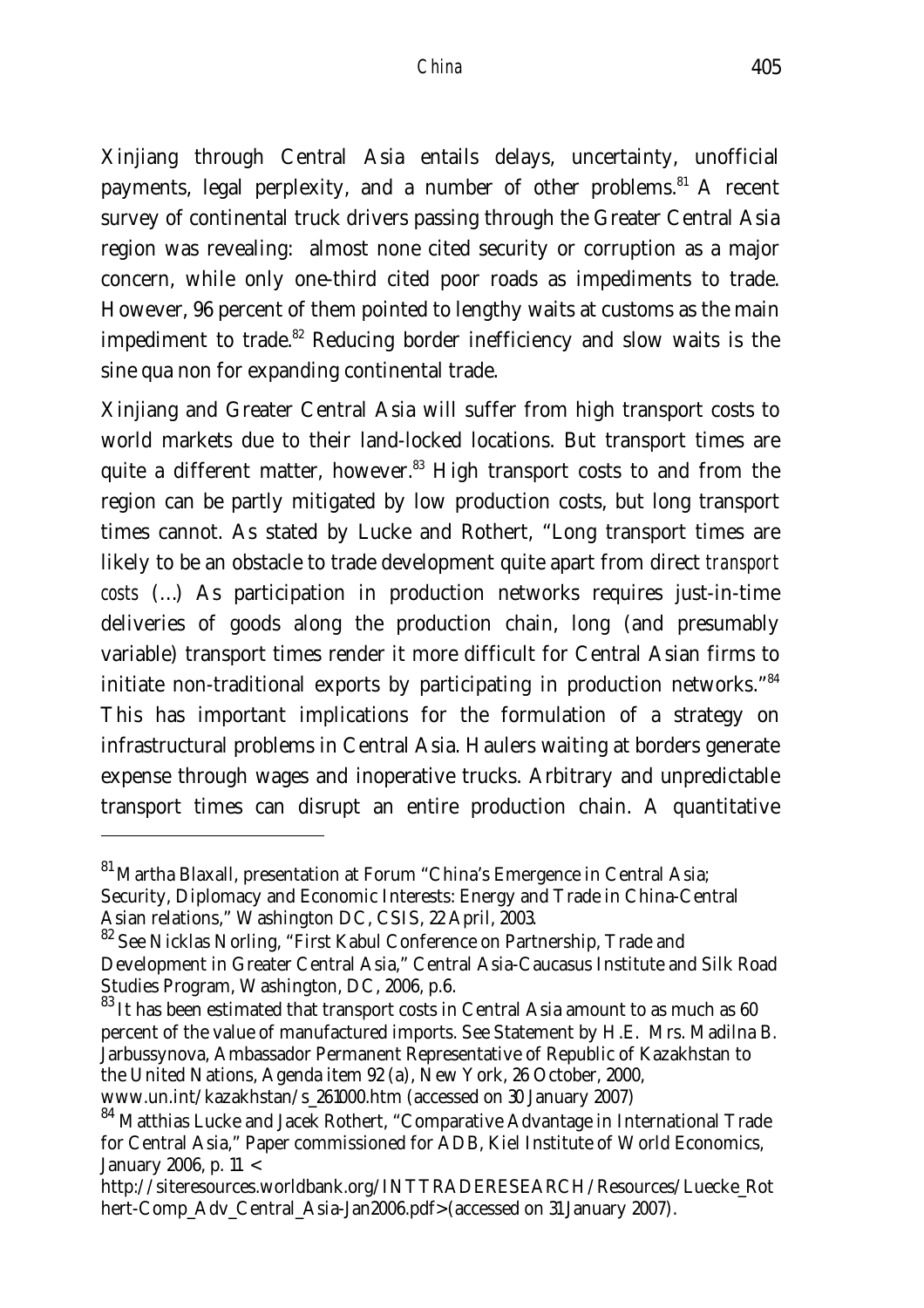assessment made by the OECD of the different effects of direct (e.g., extensive documentation requirements) and indirect (e.g., slow waits) trade transactional costs argues that reducing waiting times at borders has a more marked effect than the reduction of documentation requirements.<sup>85</sup> To boost competitiveness, the Greater Central Asia states and Xinjiang should attack this problem by developing a functioning logistics network and improving border efficiency, rather than by subsidizing transport operators in order to lower transport charges.

#### *Rail Transport (China-Kazakhstan)*

Presently, railroads carry 75 percent of all trade between China and the Central Asian republics. However, the Druzhba-Ala pass is increasingly becoming a bottleneck and the differences in gauge-width between China and Kazakhstan delay cargo significantly. The problem is worst on the Kazakh side, in Ala, where cargo has to be manually off-loaded and transferred to Chinese train cars. The situation on the Chinese side, in Druzhba, is markedly better where Chinese trains go through a retrofit of wheels that adjusts them to the Kazakh system.<sup>86</sup> Incoming goods from Kazakhstan now include raw materials and other bulky items, while Chinese exports are low- bulk manufactures. This results in shortage of Chinese railcars from the border to Urumchi and lengthy waits estimated to be 3–5 days for cargo at borders. $87$  This of course is part of a broader problem caused by China's overall trade imbalance. This is especially so in sea-borne transports, where ships are forced to return empty on their back-haul from America and Europe.<sup>88</sup>

 $85$  OECD, Quantitative Assessment of the Benefits of Trade Facilitation, 2003, p.4. 86 Ibid, p. 38.

<sup>87</sup> Ibid, p. 38.

<sup>88</sup> Thomas Fuller , "China trade unbalances shipping," *International Herald Tribune*, January 30, 2006.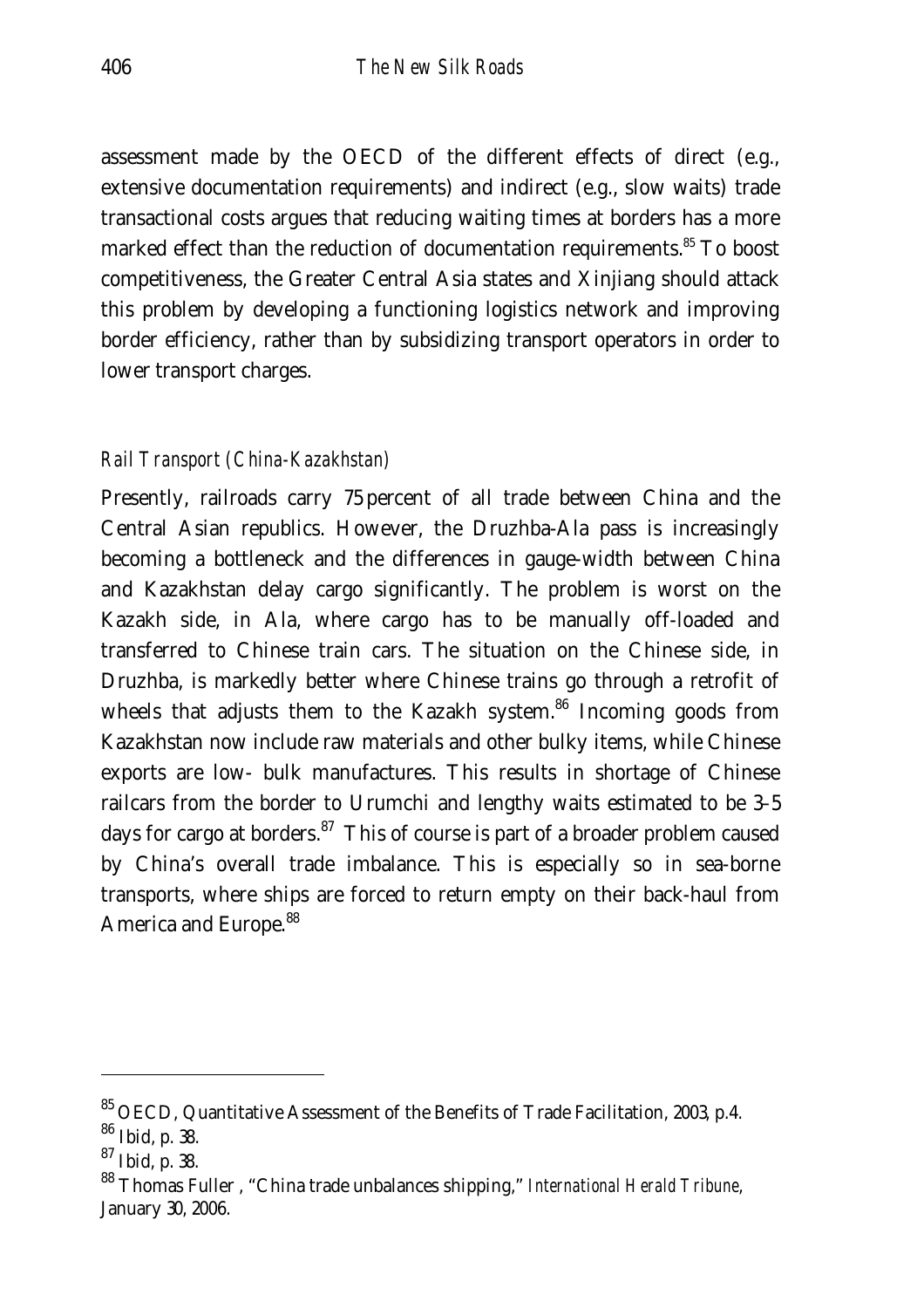#### *Road Transport (China-Kazakhstan)*

Due to bottlenecks in rail transport, road transport has become increasingly popular, not least because of the greater flexibility in distribution it allows. The road through Horgos is becoming a more viable option and will relieve pressure on the Druzhba-Ala pass. China has begun to rehabilitate the Jinhezhi-Yining-Horgos route, and this alternative route will reduce the distance between Urumchi and Almaty by 200km.<sup>89</sup> As with Druzhba-Ala, there is a significant trade-imbalance at Horgos with trucks rolling full en route to the Kazakh border but returning empty.<sup>90</sup> Overall, rail transport, if available, would be the preferred alternative as it is cheaper, safer, and more certain.91 As China is not yet a signatory to the TIR convention, trucks from China and Xinjiang cannot enter Kazakhstan. Although an exemption is made for trucks accessing border trading zones in Kazakhstan, and though trucks may access Almaty from Xinjiang, they cannot go as far as Astana. Instead, trucks usually stop at the border, where goods are unloaded while waiting for permission to travel into foreign territory. This imposes high transaction costs, as cargo may be delayed up to half a month at the border.<sup>92</sup>

The impact of poor infrastructure is even more severe in the energy sector. The lack of a regional energy strategy not only prevents economies of scale through pooled investments but also increases costs in transporting energy outside of the region. For example, the export of gas-generated electricity from Turkmenistan and Uzbekistan to Herat and the north of Afghanistan is conducted over Soviet-era lines, while Kyrgyz electricity destined for Xinjiang is limited due to inadequate electric transmission lines.<sup>93</sup> In all the new Atasu-Alashankou pipeline connecting China with Kazakhstan is a major boost, but more work remains. Participating countries have to date depended on their own limited solutions, pursuing their few cooperative measures bilaterally only rather then multilaterally. Meanwhile, the business

<sup>89</sup> ADB, *Xinjiang Autonoumos Region*, 2005, p. 33-34.

<sup>90</sup> Ibid, p. 46.

 $91$  Ibid, p. 33.

<sup>92</sup> Eva Molnar and Lauri Ojala, Transport and Trade Facilitation Issues in the CIS-7, Kazakhtan, and Turkmenistan, The paper was prepared for the Lucerne Conference of the CIS-7 Initiative, 20th-22nd January 2003.

<sup>93</sup> Starr, "Central Asia's Reemerging Transport Network," 2005, p.3.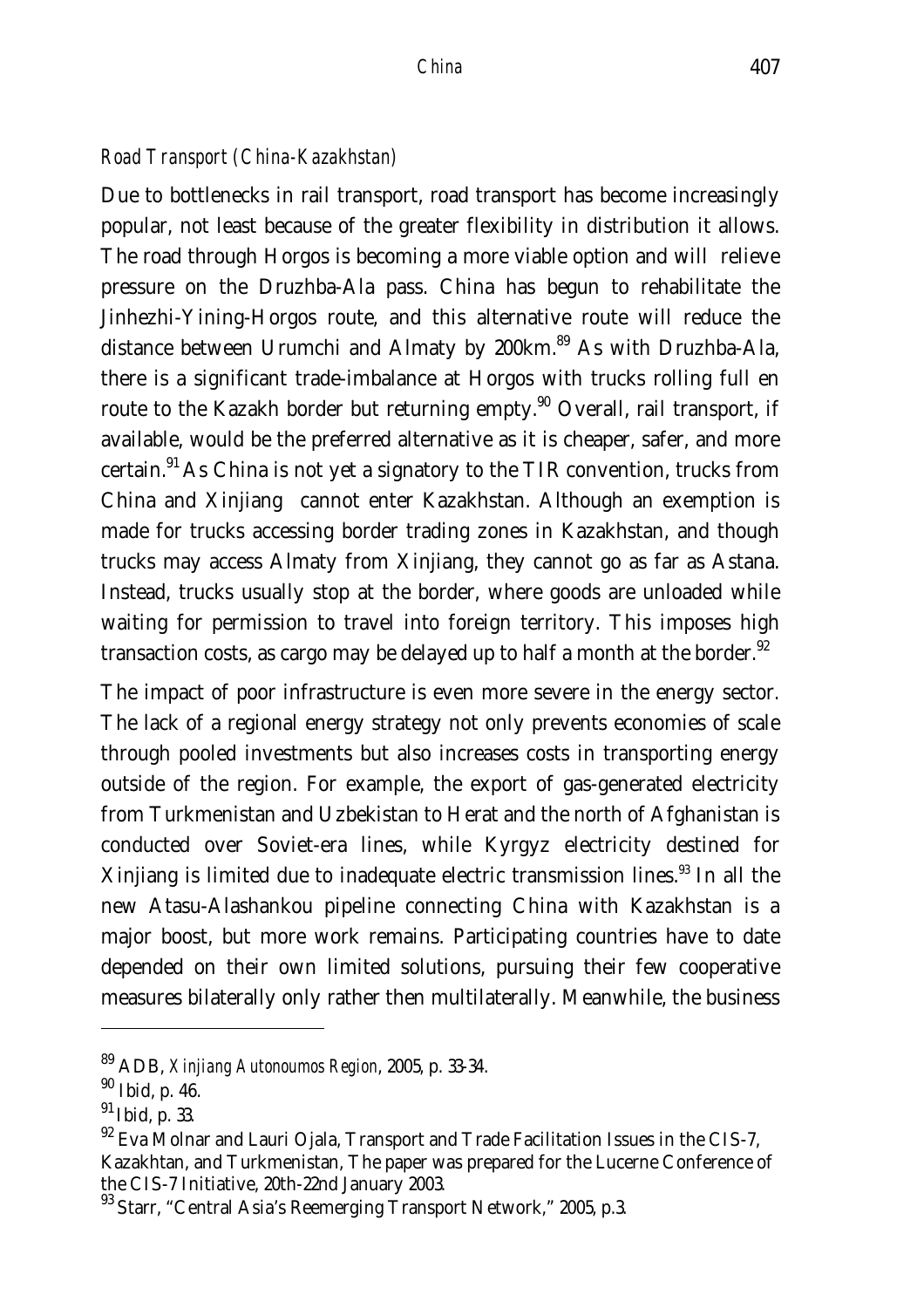sector has been developing cooperative energy projects without clear policy direction at the governmental level. $94$  The obvious step towards improving energy cooperation between Tajikistan and Afghanistan is the restoration of the electricity exporting capacity to 100 kV from 35 kV, which the U.S. is now undertaking. But even this is a rare exception.

## Infrastructure within Greater Central Asia

The failure of Central Asian states to integrate their infrastructures with neighbouring countries is due both to political mistrust and the lack of financing. Politics intervened when Kazakhstan built the Kuzylasker-Kirovskii road from the Chardara Reservoir in the south; it was not connected with Uzbekistan as would have made sense geographically. Similarly, Kyrgyzstan, made a \$12 million upgrade of the Jalal-Abad to Uzgen road in order to avoid passing through Uzbekistan, and Turkmenistan has avoided linking Uzbekistan into its new rail line connecting Kerkishi snd the Amu Darya valley. Uzbekistan, in turn, has responded by excluding Turkmenistan from its \$10 million Uchkuduk-Misken-Karauzak rail line connecting Bukhara with Nukus via Navoi. While these improvements of national infrastructure certainly have benefited domestic movement of goods and people, they hamper the possibilities of regional trade and entrench a system of continued border rigidity.<sup>95</sup>

The problem of poor infrastructure is exemplified by the link between Osh and Bishkek in Kyrgyzstan and Dushanbe and Khorog in Tajikistan. Other key infrastructure is simply non-existent. As stated by Kydykbek Isaev, Director General of the Kyrgyz Railways National Company, "The railway system of Kyrgyzstan is divided into two parts—northern and southern. The absence of reliable contacts between the two economically developed regions of the country creates a number of economic, social, and political problems."96

<sup>&</sup>lt;sup>94</sup> Kim Hyun-Jae & Shim Sang-Yul, "Operation and Support of the SOM and Conference for Energy Cooperation in Northeast Asia," *KEEI* (March 2004): 3.

<sup>95</sup> UNDP, Central Asia Human Development Report, 2005, p. 61.

<sup>&</sup>lt;sup>96</sup> "Numbers of Chinese companies are united and ready to participate in construction of railway China-Kyrgyzstan-Uzbekistan," *Kabar,* December 29 2005.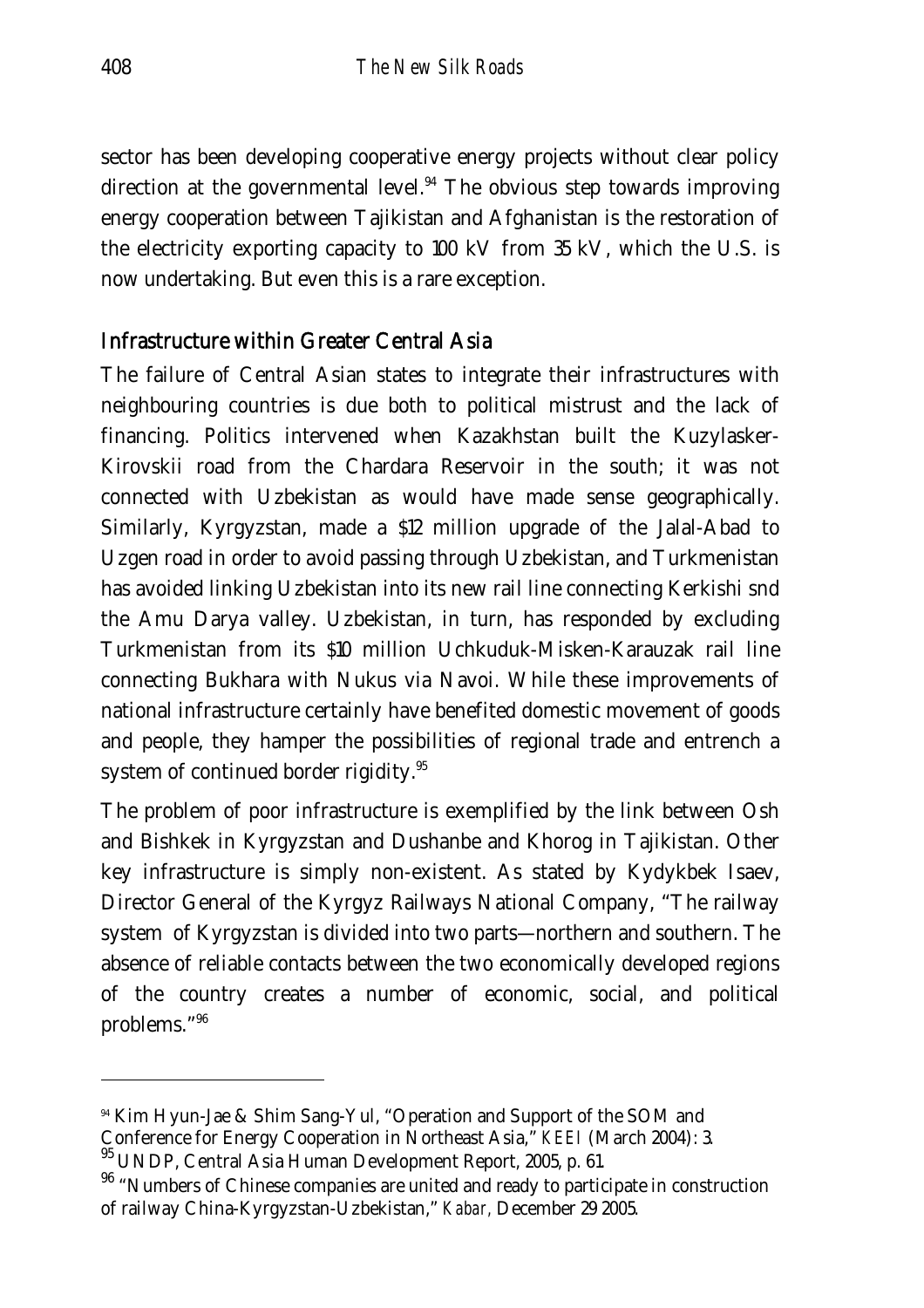The mountainous nature of the region also affects prospects for a regional economy and the equal distribution of trade gains. To include remote mountain areas, there is a need to build costly secondary roads, communication systems, and access to new highway systems. Only then will rural and mountainous areas have a chance of survival as economic integration goes forward.<sup>97</sup> If not, backwardness and underdevelopment is a natural consequence, and that is why regional cooperation, the building of infrastructure, and the reduction of trade barriers is even more important in mountainous zones than in coastal areas.<sup>98</sup> Moreover, there are few transregional transportation systems such as buses and trains. This impacts the flow of merchandise and people to and from the region and reduces prospects of business interaction across regions. To be sure there has been some progress, for example, the new bus links between Tajikistan and Kashgar in western China and the new bus services between China and Pakistan, but much remains to be done.<sup>99</sup>

There is also a need to integrate Afghanistan into the regional network. The construction of the Dushanbe–Kurgonteppe–Kolkhozobod–Nizhny-Panj railway line with an exit to Afghanistan and the ADB-proposed rehabilitation of the Uzbek-Afghan rail link are two of many projects with obvious potential for such integration.<sup>100</sup>

There is also lack of cooperation between local banks and those foreign banks that could assist Central Asian traders in China.101 By contrast, Chinese traders in Central Asia have received support from their national banking system and trade offices. Chinese trade offices have opened in all five Central Asian states, while the Bank of China and the Industrial and Commercial Bank of China have representatives in Kazakhstan.

<sup>97</sup> Starr,"Central Asia's Reemerging Transport Network," 2005, p.10.

<sup>98</sup> Paramonov, "China and Central Asia," 2005, p.10.

<sup>99</sup> Zafar Abdullaev and Lydia Isamova, "Tajikistan looks to the East," *RCA,* No. 303, July 27 2004.

<sup>&</sup>lt;sup>100</sup> CAREC, Central Asia Regional Economic Cooperation Member Countries: Regional Cooperation Strategy and Program, 2005-2007. 101 Martin Spechler, 2003, p.278.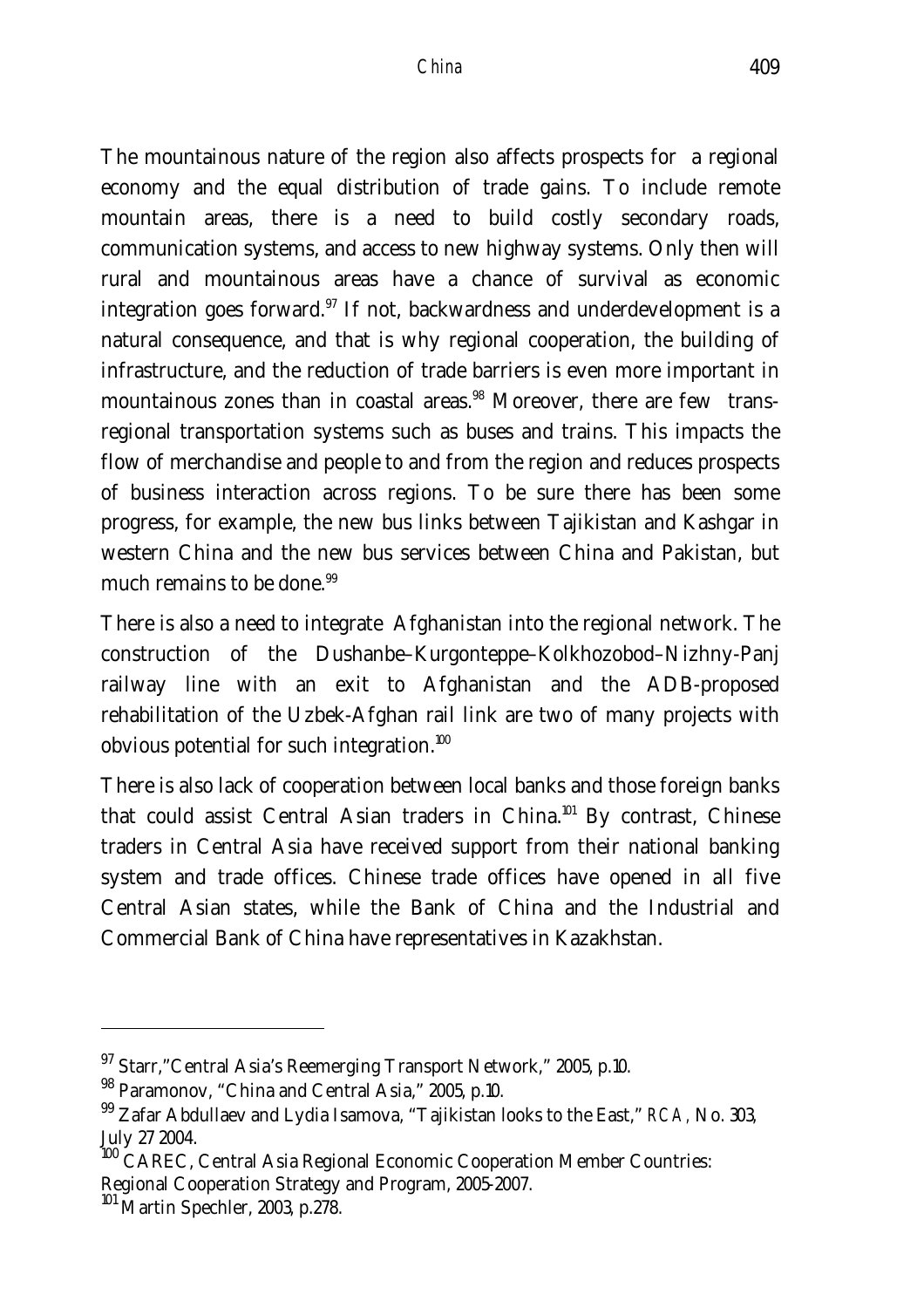Security impediments to China's deeper engagement in Greater Central Asia and continental trade have two dimensions: first, the direct threats to Chinese citizens, entrepreneurs, and construction workers in Pakistan and Greater Central Asia; and the more overarching security threats of drugtrafficking, terrorism, and cross-border criminality. Although both of these may impede the expansion of regional and continental trade, they do not impede trade to the extent often claimed, nor do they put any significant brakes on Beijing's expansion into the region. In fact, the causation may be reversed, as increased economic interaction inadvertently gives rise to a safer and more stable security environment. Nonetheless, Chinese concern over separatism and over unstable socio-political climate in Central Asia have moderated Beijing's determination to boost trans-border trade and investment initiatives.

One of the foremost concerns for Beijing is the fear that the weak Central Asian states could provide safe-havens for various kinds of criminal groups. The Chinese point in particular to the Semirechye region in Kazakhstan, the Ferghana valley in Uzbekistan, Osh in Kyrgyzstan, and Khojent in Tajikistan. Worse, China believes that these areas are home to groups affiliated with Xinjiang's separatist movements.102 The almost unchecked drug economy in Afghanistan, and Tajikistan also affects China's willingness to decrease border controls and increase cross-border trade.<sup>103</sup>

Attacks on Chinese workers in Pakistan and Afghanistan have to some extent also affected Chinese engagement in these countries. In February 2006, the Balochistan Liberation Army (BLA) killed three Chinese workers and their driver in southern Pakistan just prior to Pakistani President Musharraf's state visit to China.104 Chinese workers in Gwadar have been targeted occasionally as well, $105$  restoration work on the Karakorum Highway has also been negatively affected by terrorist activities and cross-border

<sup>102</sup> Xu Tao, "Central Asian Countries' Security Strategies and China's Western Border Security", *Strategy and Management*, No.5, 2006

<sup>103</sup> Xing Guangcheng, "Security Cooperation in Central Asia", *Contemporary World, Iss*. 282, 2005.

<sup>104 &</sup>quot;Pakistan: Chinese Workers Shot Dead," *Stratfor Situation Reports*, February 15 2006. 105 See for instance B. Raman's account of "The Blast in Gwadar," *South Asia Analysis Group* paper No. 993, 8 May 2004.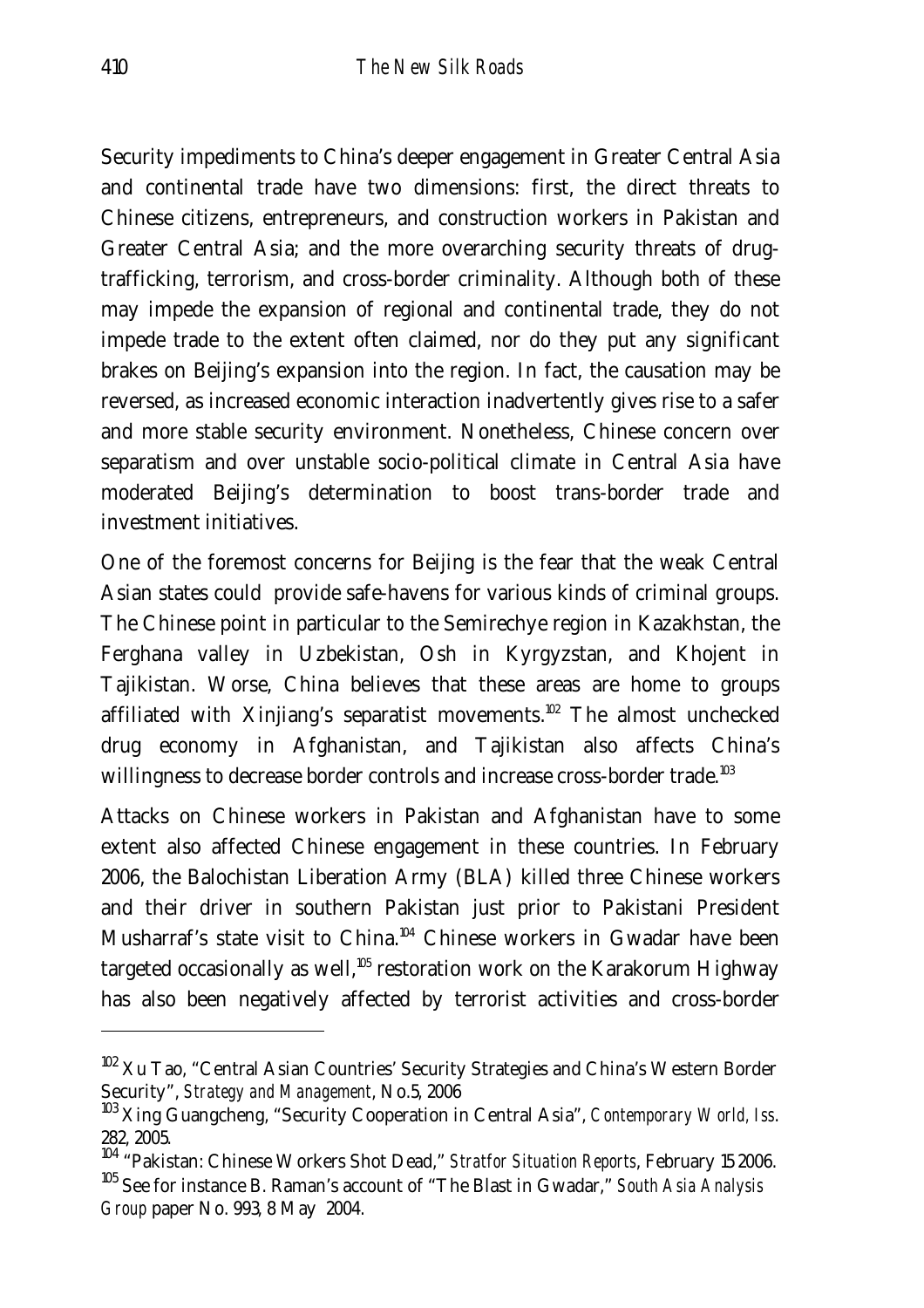crimes.106 Further the slaying of eleven Chinese workers near the Northern Afghan city of Kunduz in 2004 provoked a strong Chinese reaction.<sup>107</sup> The recently proposed pipeline running from Gwadar to Xinjiang, as well as Iranian energy supplies transiting Baluchistan by road are both impeded by separatist activity in the Pakistani region province of Baluchistan.<sup>108</sup>

All in all, security concerns serve as a caution flag as Beijing expands trade with Greater Central Asia and Pakistan.<sup>109</sup> Yet of the impediments affecting trade, security should not be over-estimated as a factor determining trade policies, for Beijing realizes that increased trade with its neighbors will alleviate the security situation in the long term.

Even though some improvements have been seen in the political climate, especially in Kazakhstan and Afghanistan, further efforts are needed. Uzbekistan's strict control over foreign investments have all but killed major investments.110 Corruption is a further reason cited by foreign investors for staying out of the region.<sup>111</sup> The weak legal frameworks of the Central Asian countries are another major impediment to investments and economic development. As countries become independent, judicial remedies become inaccessible in many situations. These factors made the Central Asian region less competitive and unattractive for foreign investors, while simultaneously fostering corruption and abuse of the legal system. Central Asia is still suffering from turbulence in its legal systems.<sup>112</sup>

Protectionism represents a further brake on cooperation and integration. This varies from high protective tariffs in Uzbekistan, with lower tariffs in

<sup>106 &</sup>quot;Sino-Pak. Energy Corridor: A Tentative Analysis of Feasibility", *Economic Times*  (China), 2 March, 2006

<sup>&</sup>lt;sup>107</sup> See for example, "Attack on Chinese Workers in Afghanistan Condemned," *People's Daily*, 11 June ,2004.

<sup>108</sup> B. Raman, "Chinese Presence in Balochistan & Northern Areas," *South Asia Analysis Group* Paper no. 1809, 2006.

<sup>109</sup> Ji Fangtong & Zhu Xinguang, "Central Asian Non-traditional Security Cooperation in Post-Cold War Scenario", *World Economics and Politics*, No. 5, 2004 110 Hsiu-Ling Wu & Chien-Hsun Chen, "The Prospects for Regional Economic

Integration," 2004, p. 1074.

<sup>111</sup> UNDP, Central Asia Human Development Report, 2005, p. 63.

<sup>&</sup>lt;sup>112</sup> Hsiu-Ling Wu & Chien-Hsun Chen, "The Prospects for Regional Economic Integration," 2004, p.1076.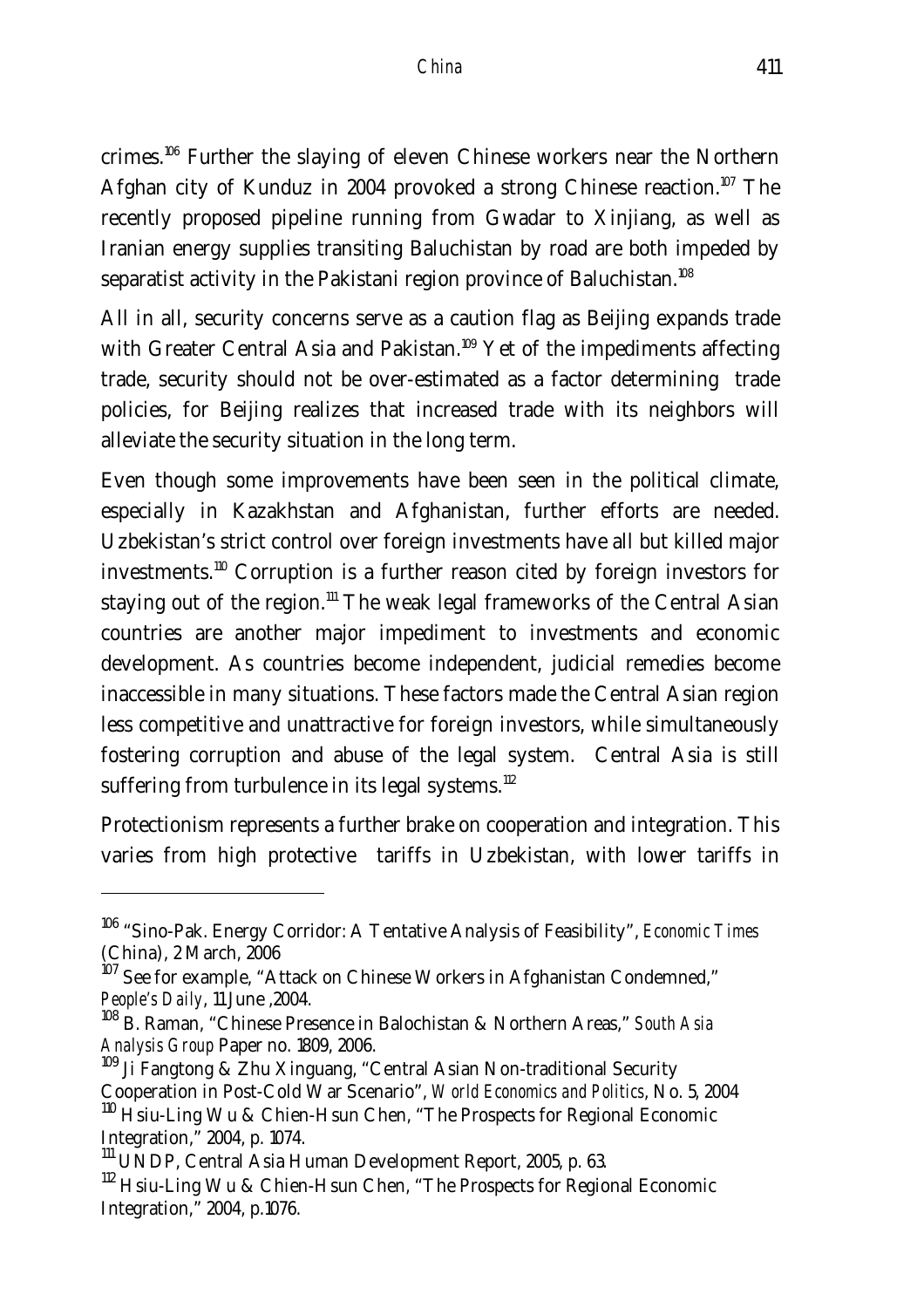Kazakhstan, and lower ones still in Kyrgyzstan and Tajikistan. Protectionist trade policies have effectively prevented a return to the old intra-regional trade patterns that previously united the extended region. Wherever it exists, protectionism raises the real exchange rate, levying a heavy burden on companies, which they pass along in the form of higher prices.<sup>113</sup>

In addition, border disputes can interrupt water flows and energy supplies, sowing uncertainty among farmers and villagers who need predictable supplies of both.<sup>114</sup> The failure to meet these challenges is partly rooted in the lack of effective region-wide cooperative structures in Greater Central Asia. This is due tin part to fears that Uzbekistan aspires to become a potential regional hegemon.<sup>115</sup>

Unfortunately, some of the trading agreements that have been reached in the region have adversely affected the regional economy. Apart from the fact that the initiatives of the CIS, EURASEC, SES, and ECO remain toothless abstraction, their full implementation could have destructive consequences for some countries. A recent study by the ADB suggests that Kazakhstan, Kyrgyzstan, and Tajikistan are particularly vulnerable if the EURASEC customs union would be implemented, due to its effect on extra-regional trade. For Kazakhstan the cumulative shortfall would reach almost \$10 billion, translating into a GDP that is 20.8 percent less by 2015, compared with the baseline scenario.<sup>116</sup> The report concludes: "We found that implementing the customs union, even with a reduction in Kazakhstan's external tariffs, would cause substantial trade diversion and slow down real GDP growth compared with the baseline scenario. Implementing the [EARASEC] customs union is likely to have even greater adverse

<sup>&</sup>lt;sup>113</sup> Richard G. Lipsey, Peter O. Steiner, and Douglas D. Purvis, "The Gains From Trade," Chapter 40 in *Economics* 7 ed. (New York: Harper & Row Publishers, 1984). 114 "Regional co-op key to Central Asian Integration," *China Daily*, 6 February, 2006.

<sup>&</sup>lt;sup>115</sup> Richard Pomfret, "Trade policies in Central Asia after EU enlargement and before Russian WTO accession: regionalism and integration into the world economy", *Economic Systems* 29 (2005); Niklas L. P. Swanström, *Regional Cooperation and Conflict Management: Lessons from the Pacific Rim* (Department of Peace and Conflict Research: Uppsala University, 2002).

<sup>116</sup> Dowling and Wignaraja, "Mapping Future Prospects to 2015," p. 43.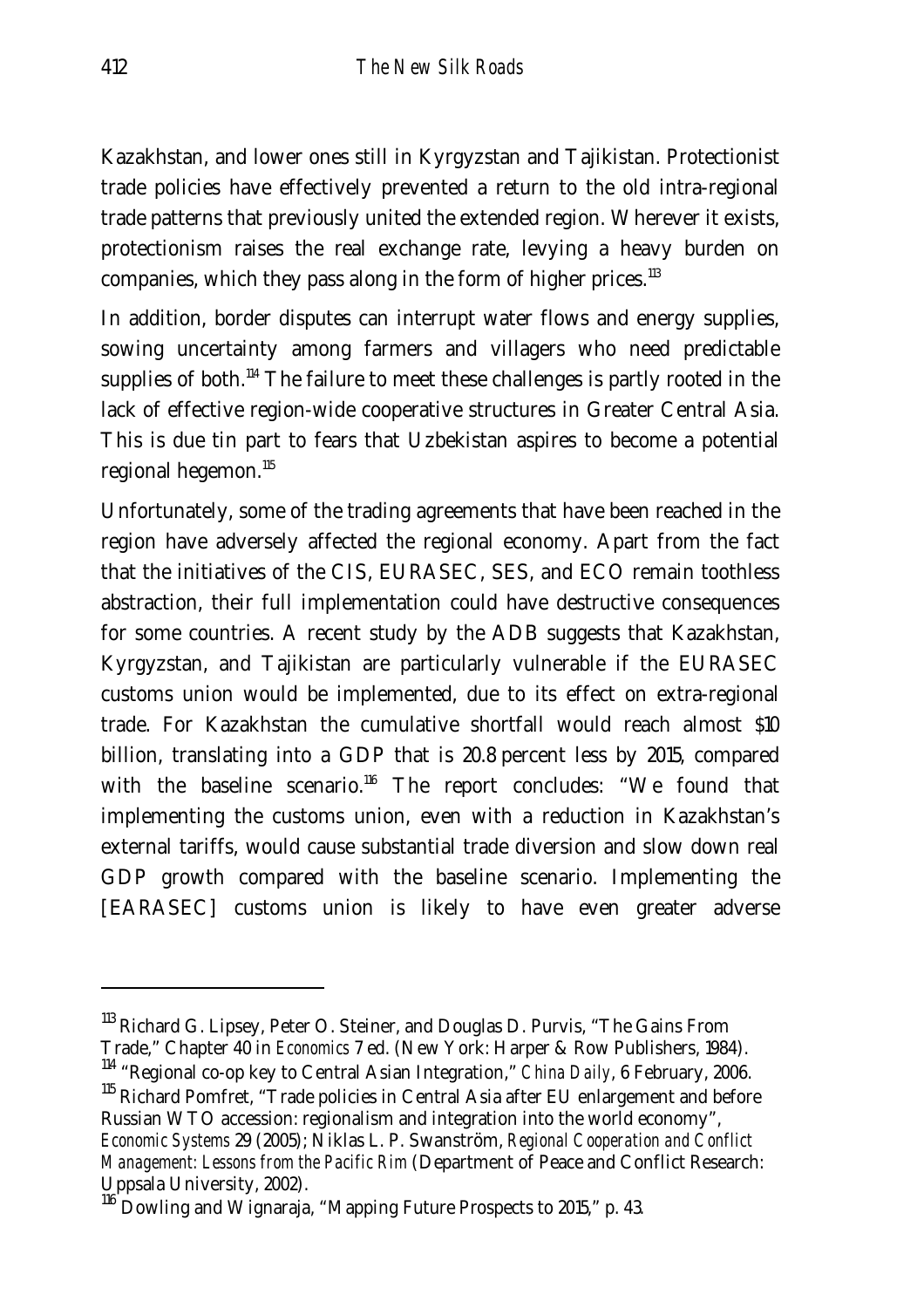macroeconomic effects on the Kyrgyz Republic and Tajikistan than in Kazakhstan."117

These various impediments will have adverse long -term effects on Central Asia's development in other sectors. If the present trend continues, with Central Asia serving mainly as a natural resource base for China and Russia, it will erode the region's processing industries and drain capital. China will supply cheap manufactures to the detriment of Central Asia's long-term human-resource and capacity development. This suggests that China will eventually have to actively promote the development of Central Asia's human resources if it truly seeks stability and prosperity for the region. This is not needed in Central Asia only, but also in Xinjiang, where massive amounts of investment have been devoted to infrastructure, but almost none to human capital, health, or education.<sup>118</sup> Considering the high transport costs incurred on goods, an expansion of local manufacturing industries will also reduce expenditures on transport.

An example of such encouragement, but which also proves the depreciation of human capital in parts of Central Asia, is the Lishida Yarn Factory in Tajikistan. The factory was established as a joint Sino-Tajik venture at a total capitalization of \$9.74 million with the assistance of the Export-Import Bank of China. However, the firm has ceased production due to a lack of experienced Tajik managers, as well as a shortage of parts needed to repair production equipment.119 Examples such as these will only increase until investments are made in Central Asian human capital.<sup>120</sup>

## Means for Removing These Impediments and Their Estimated Costs

Security concerns, political impediments, and human-resource needs are crucial issues for facilitating regional and continental trade, the most

 $117$  Ibid, p. 44-45.

<sup>118</sup> OECD, *China in the Global Economy Challenges for China's Public Spending: Toward Greater Effectiveness and Equity*, March 2006, p.6,

<sup>&</sup>lt;sup>119</sup> Hsiu-Ling Wu & Chien-Hsun Chen, "The Prospects for Regional Economic Integration," 2004, p.1074.

<sup>120</sup> Paramonov, "China and Central Asia," May 2005, p. 12.; see also Hsiu-Ling Wu & Chien-Hsun Chen, "The Prospects for Regional Economic Integration," 2004, p. 1061.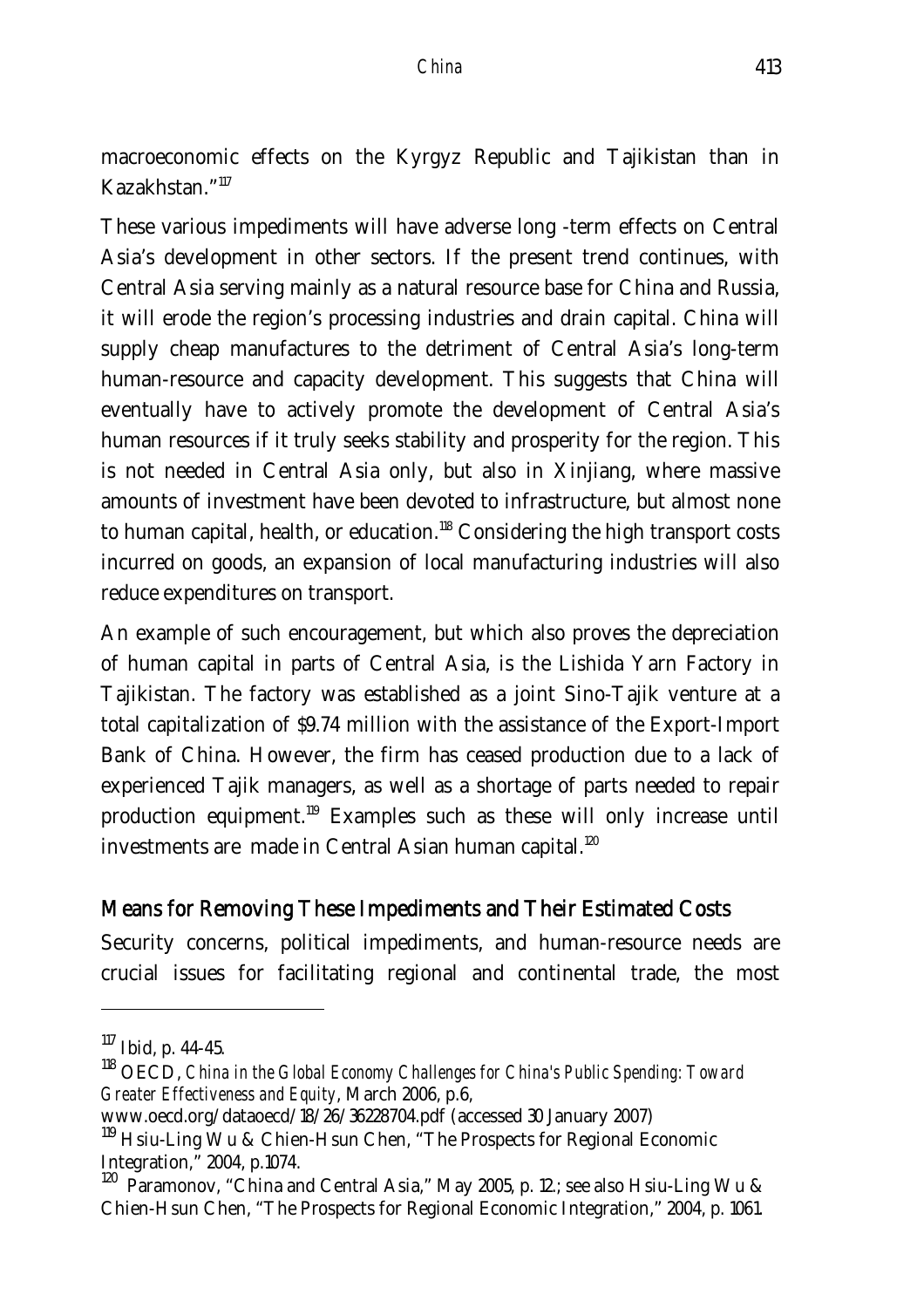important step to this end is reduction of long waits at borders and the streamlining of transport times and costs. Only then can Greater Central Asia take advantage of its location at the cross-roads of major transport corridors. This suggests that urgent efforts should be devoted to reduction of these barriers. Regional initiatives such as EURASEC, ECO and SCO should be commanded, yet many of these same initiatives have actually complicated trade (i.e., the spaghetti bowl effect).<sup>121</sup>

China is currently working to join the TIR convention that will bring its road transport system with international standards. Due to the increasing significance of the Horgos border crossing in continental truck trade, it is all the more important for standards to be harmonized between China and Central Asia, and that Chinese and Kazakh trucks can enter each others country. Further expansion of the Horgos border processing will also relieve Druzhba-Ala and help balance trade flows from Central Asia. The TIR convention will speed the flow of goods from China to Europe as goods transported under the TIR convention are exempted from customs inspections. The TIR convention will also require China to stop subsidizing the transport industry in Xinjiang. This significantly distorts competition and imbalances trade flows, as bulky high-volume items from Central Asia can be transported at prices far below market costs.<sup>122</sup>

The problem with the TIR convention is that it is costly for entrepreneurs to implement it. Trucks have to meet very demanding and expensive standards and truckers need to carry insurance to cover the potential loss of TIRtransported goods. Although the cost of insurance is costly it can be offset by potential profits. New trucks that meet the Euro-class 3/5 emission requirements cost between \$70,000 and \$100,000, making them unaffordable for Central Asian firms. Still, the implementation of the TIR system is crucial if overland continental trade is to develop. A possible solution is to temporarily exempt small-sized trucking firms from emission and vehicle requirements. As truckers benefit from increasing volumes, they should be

<sup>121</sup> See for example, UNDP, *Bringing Down Barriers*, 2005.

<sup>122</sup> ADB, *Xinjiang Autonomous Region*, November 2005, p.70.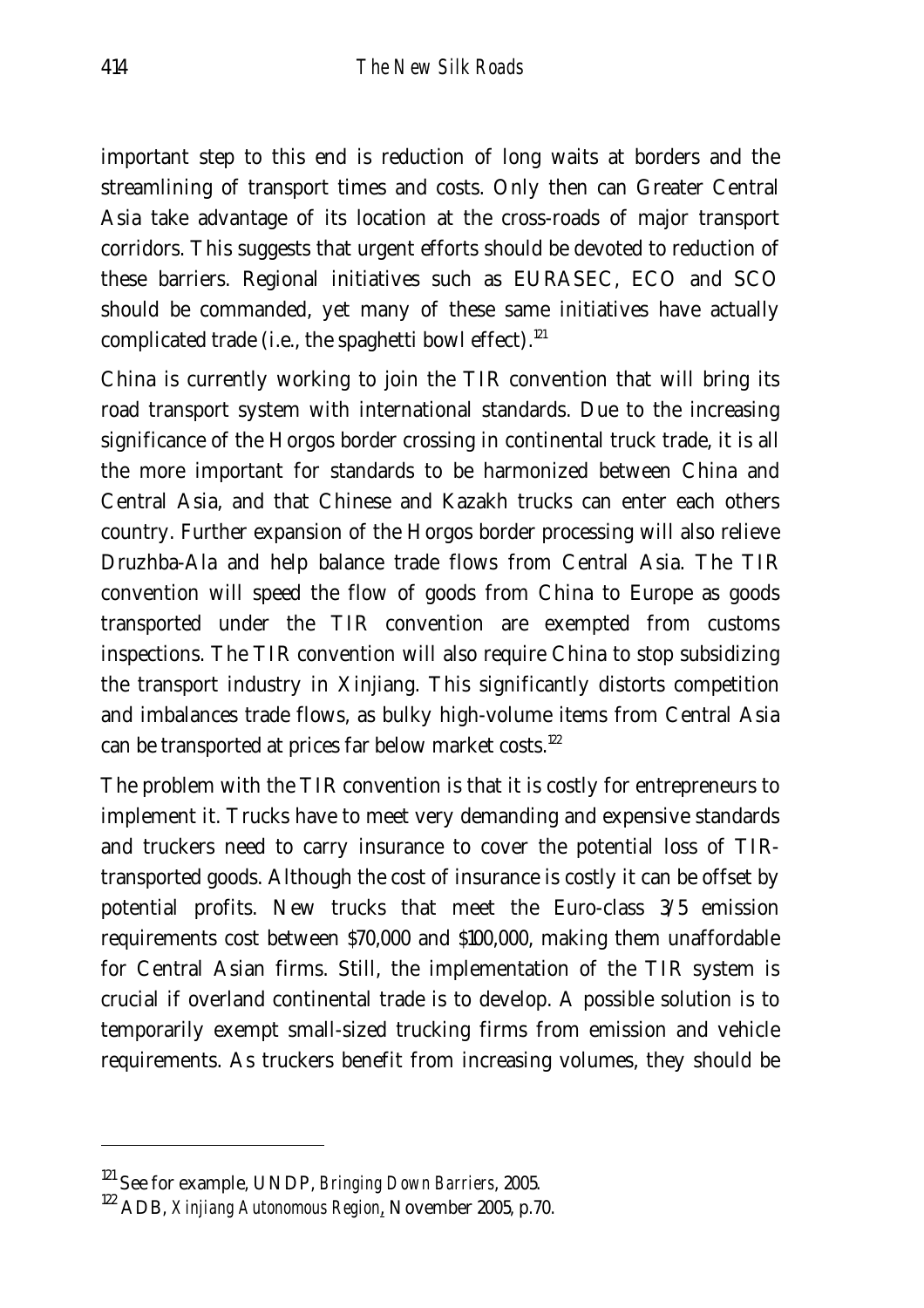able to afford new trucks that will fully meet TIR requirements, at which time the full TIR convention can be implemented.

For Afghanistan, Kazakhstan, Tajikistan and Uzbekistan, the most important potential trade framework is the World Trade Organization (WTO). The membership of China, India, Pakistan, and Kyrgyzstan, combined with Russia's expected accession, leaves the remaining Greater Central Asian states encircled by WTO states without preferential market access to these countries. WTO accession could expand bilateral trade significantly, while giving the benefits of most-favored nation (MFN) status. Beyond all of this, WTO membership will bring greater access to world markets.

 All Greater Central Asia countries have started accession negotiations, but only Kazakhstan has made most progress. The costs of joining WTO are small and are mainly associated with the negotiation process e.g., building national institutions, preparing accession documents, as well as the actual negotiations. But WTO membership also limits policy options, such as relying on strategies of import substitution strategies. And while there should be no doubt about the potential benefits of WTO membership, without good governance these gains will go unrealized.<sup>123</sup>

China has shown interest in making infrastructure investments in Central Asia, primarily in the regions neighbouring Xinjiang and in countries with which they share major business interests. Some of the road construction projects are unlikely to be completed, like the Kashgar–Torugart–Jalalabad road, which is projected to cost over \$1 billion due to the difficult terrain.<sup>124</sup> Even with the projected trade volume of 10 million tons on this route, the project will not be financially viable. Other projects, like the construction of a new Urumchi-Horgos-Almaty line, are relatively cheap (\$300 million) and will reduce bottlenecks. Newly constructed roads or upgraded roads along the most heavily used corridors should also reduce impediments, especially on the Bishkek-Torugart and Tashkent-Bishkek-Almaty-Horgos-Urumchi

<sup>&</sup>lt;sup>123</sup> OECD, OECD Regional Trade Forum on Economic and Trade Implications of the WTO Accession, Almaty, June 3-4 2004. TD/TC/WP(2004)19/FINAL.

 $124$  See for example John W. Garver, "China's Development of Overland Transport Links," 2006.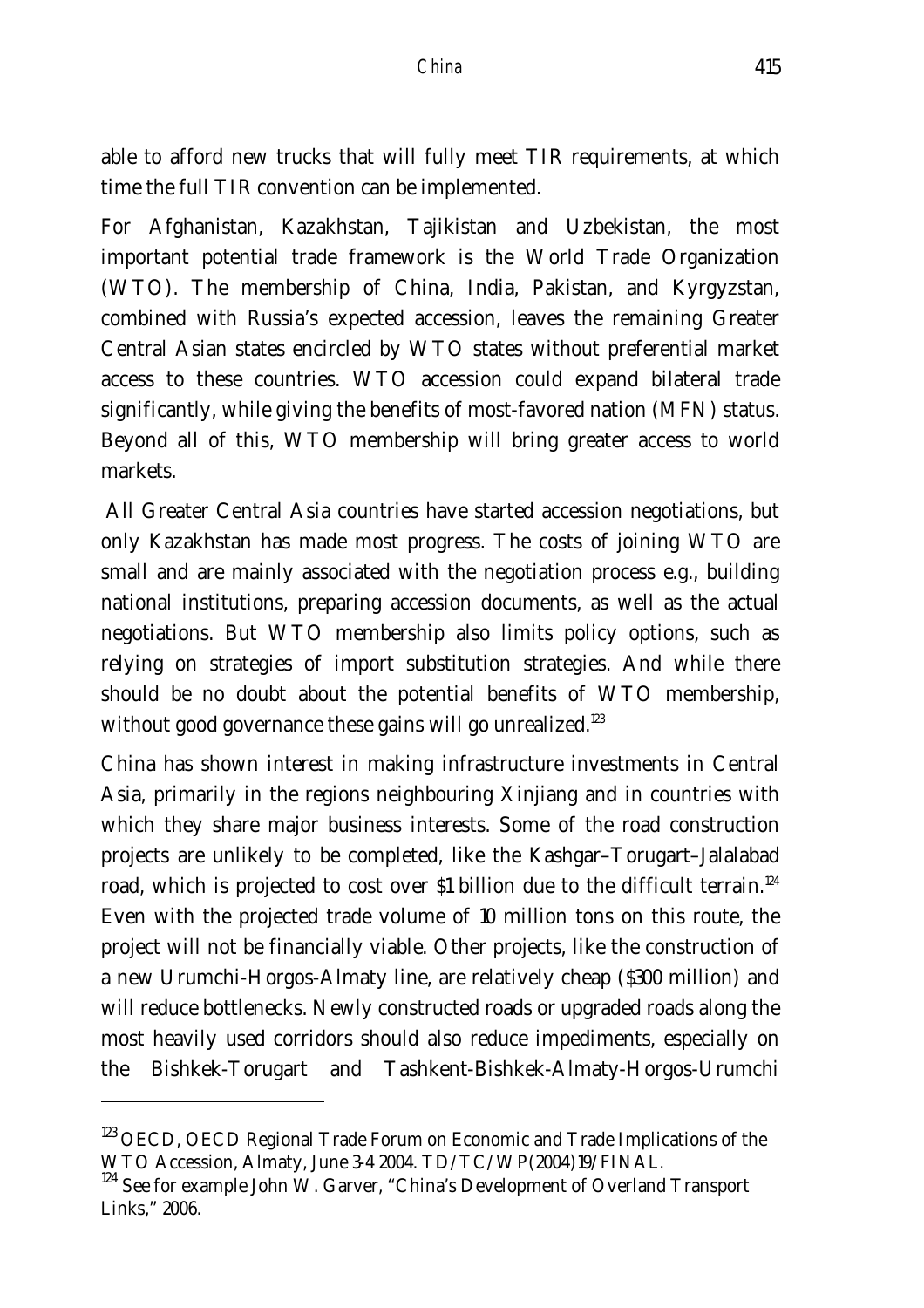roads, as well as on the Andijan-Osh-Irkeshtan route.<sup>125</sup> These international transport corridors need in turn to be linked with national transport routes to disperse the benefits to all regions of each state.

 Although new roads would be of great benefit, there is also an urgent need to develop further the logistics and customs sector. Expanded warehouses at Horgos and Druzhba-Ala would help to meet the growing volume of trade, and there is an urgent need to decrease the manual handling of goods.<sup>126</sup> To increase efficiency in the logistics sector, it will be important to create a more even flow of goods across the border by reducing trade imbalances. This is best accomplished through the further development of additional main border posts, the elimination of subsidies in the transport sector, and the promotion of manufacturing and processing in Central Asia so as to reduce the high volume/low value one-way trade in raw materials.

Overall, it will be necessary to increase the current combined annual spending of approximately \$1 billion on Central Asian infrastructure. Some estimate that for Central Asia to sustain growth this figure must be raised to \$2-\$3 billion for each year down until  $2010$ .<sup>127</sup> There is also a need to integrate Afghanistan more closely with former Soviet parts of Central Asia. These projects mainly involve the rehabilitation of existing roads, bridges, and tunnels such as the Freedom bridge linking Afghanistan at Termez in Uzbekistan and the Salang tunnel further south.<sup>128</sup>

## Energy Cooperation

 $\overline{a}$ 

Considering the substantial complementarities in this sector, energy cooperation has great potential for the region. There have been several attempts at bilateral and trilateral energy cooperation, and even some cases of multilateral energy cooperation such as ASEAN+3, the Shanghai

<sup>&</sup>lt;sup>125</sup> ADB, The 2020 Project: Policy Support in the People's Republic of China, Manila,2003, p. 133.

<sup>126</sup> ADB, Xinjiang Autonomous Region, November 2005, p.65.

<sup>127</sup> Dowling and Wignaraja, "Mapping Future Prospects to 2015,"p.36

<sup>128</sup> Frederick Starr, "Afghanistan: Free Trade and Regional Transformation," for the *Asia Society*,

<sup>&</sup>lt;http://www.cacianalyst.org/Publications/Starr\_Asia\_Society\_Afghanistan.htm?SMS ESSION=NO> ( accessed 28 March , 2006).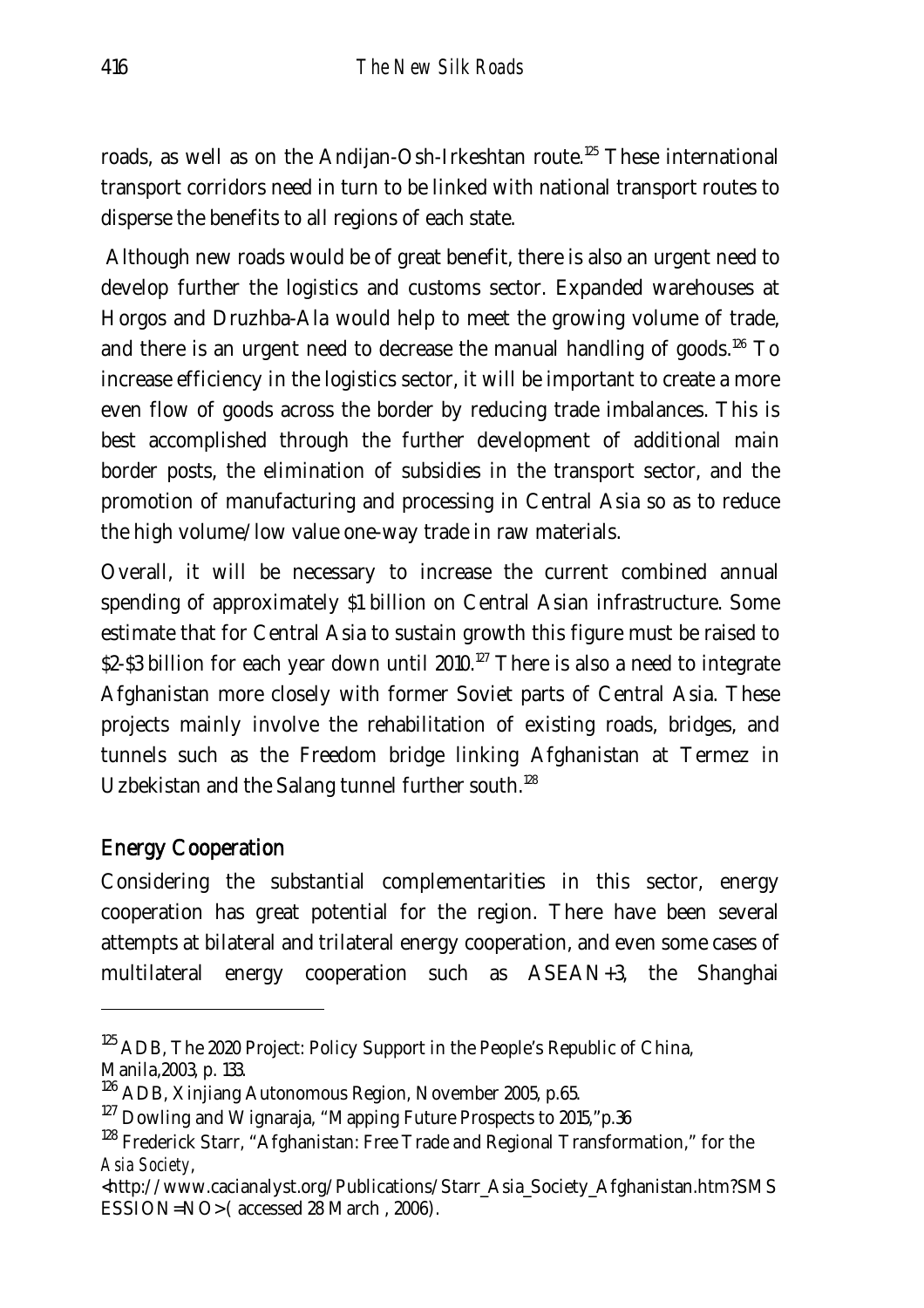Cooperation Organization, and the Northeast Asian Economic Forum. A serious problem with these programs to date is that they do not take into account the interests of all actors, including the national sources of natural resources, the refining points, and the transit countries for oil and gas. Successful integration needs to include all available actors in a truly multilateral forum. There have been several suggestions on how best to accomplish regional cooperation on energy issues.<sup>129</sup> But as yet there are very few actual mechanisms in the region to make such cooperation real. The geostrategic aspect of energy greatly complicate matters, with Moscow, for example, keeping Beijing's proposals for a true "strategic partnership" in energy at arm's length.<sup>130</sup>

There are no organizations in Eurasia today that have the credibility needed to bring about such cooperation. Most states acknowledge the need for further cooperation. For example, China developed a strategy for energy security in the 1990s called the "Pan-Asian Continental Oil Bridge" that would link Japan with the Middle East by means of structures that would have been under Chinese control.<sup>131</sup> From a Chinese perspective this was seen as positive, since the regional economies would become tied with one another. Others in the region viewed this as a bold attempt by China to dominate regional markets. Doubtless, any state that controls the energy transit routes would have significant power in the region.

The picture is further complicated by the fact that major external actors would view strengthened energy cooperation on the Eurasian continent with suspicion since it would, over time, integrate participating states both economically and politically. Such a Eurasian energy bloc might decrease the political and economic influence of the European Union, Middle East states,

<sup>129</sup> Vladimir Ivanov, "Creating a Cohesive Multilateral Framework Through a New Energy Security Initiative for Northeast Asia," ERINA Report 55,December 2003. < www.erina.or.jp/En/Research/Energy/Ivanov55.pdf> (October 30, 2005)

Vladimir Ivanov, "An Energy Community for Northeast Asia: From a Dream to Strategy," *ERINA Report* 52. (June 2003) <www.erina.or.jp/Jp/Research/db/rep15/RS-EE/04070.pdf> (October 30, 2005)

<sup>&</sup>lt;sup>130</sup> "China dissatisfied with energy cooperation with Russia," Interfax China, 3 March, 2006.

<sup>&</sup>lt;sup>131</sup> Gave Christoffersen, Problems & Prospects for Northeast Asian Energy Cooperation, Paper presented at IREX, 23 March, 2000.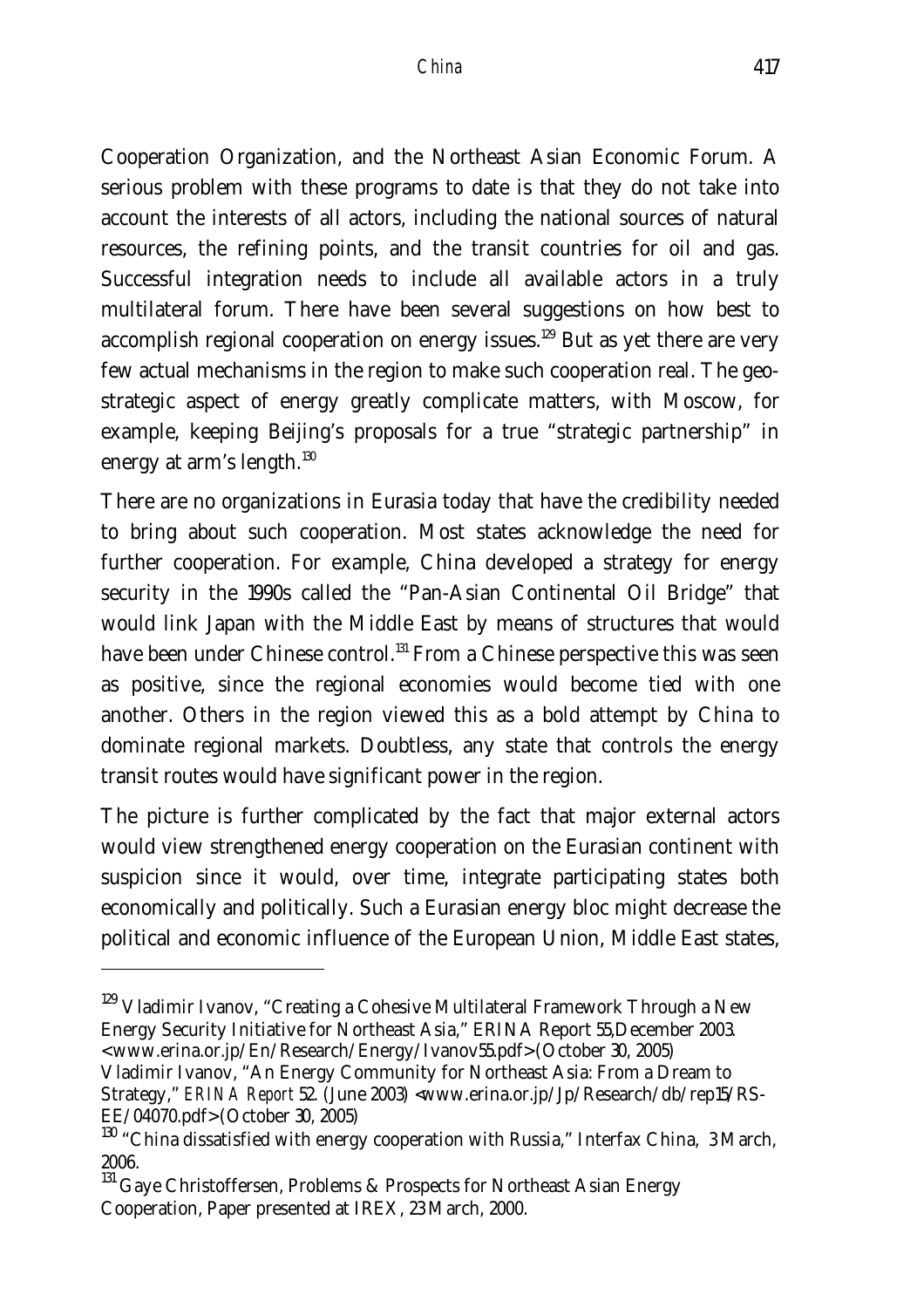and, most important, the United States. If such a grand project is to succeed, it needs strong external support similar to that which was received during the formative period of the European Coal and Steel Community (ECSC) project. This will also further the interest of the Euro-Atlantic community.

It all boils down to giving both consumers and producers as many options as possible. Energy cooperation and diversified export routes could increase confidence at all levels and reduce Russia's leverage over its former dependents. The construction of the Baku-Tbilisi-Ceyhan pipeline was a landmark in this regard. The trans-Afghan pipeline (Turkmenistan-Afghanistan-Pakistan-India) could open up similar vistas, as a confidencebuilding measure between India and Pakistan, a symbol of normalization in Afghanistan, and a window to the south for Turkmenistan—a state now strongly subject to control from Russia. Just as the BTC pipeline would have been financially impossible without Western backing, most of the planned pipelines on the Eurasian continent have similar conditions for realization, often requiring the involvement of China, Russia or both. Though all may not be fully cost-effective, they could all have huge political pay-offs in terms of strengthened sovereignties and better mutual relations.

## **Conclusions**

The development of continental trade on the Eurasian landmass represents a true win-win situation. China is becoming an ever more important trading partner for states in the region and also for Azerbaijan, Russia, Pakistan, and Iran. If impediments are removed, China will realize its four aims in the region: the development of Xinjiang; political and regional stability; energy security; and an alternative transport corridor to Europe and South Asia. Trade facilitation would likely raise GDP in Xinjiang and the Greater Central Asian states from two to three percent, with the second Eurasian land bridge forming the backbone for this growth.

There is also unexplored bilateral trade potential between China and Greater Central Asia if a trading regime is set up with greater efficiency than the current muddle of agreements. Bilateral trade could triple in the case of Tajikistan, or double in the case of Kazakhstan. Already, the bourgeoning trade is bringing considerable benefits, although much state income is lost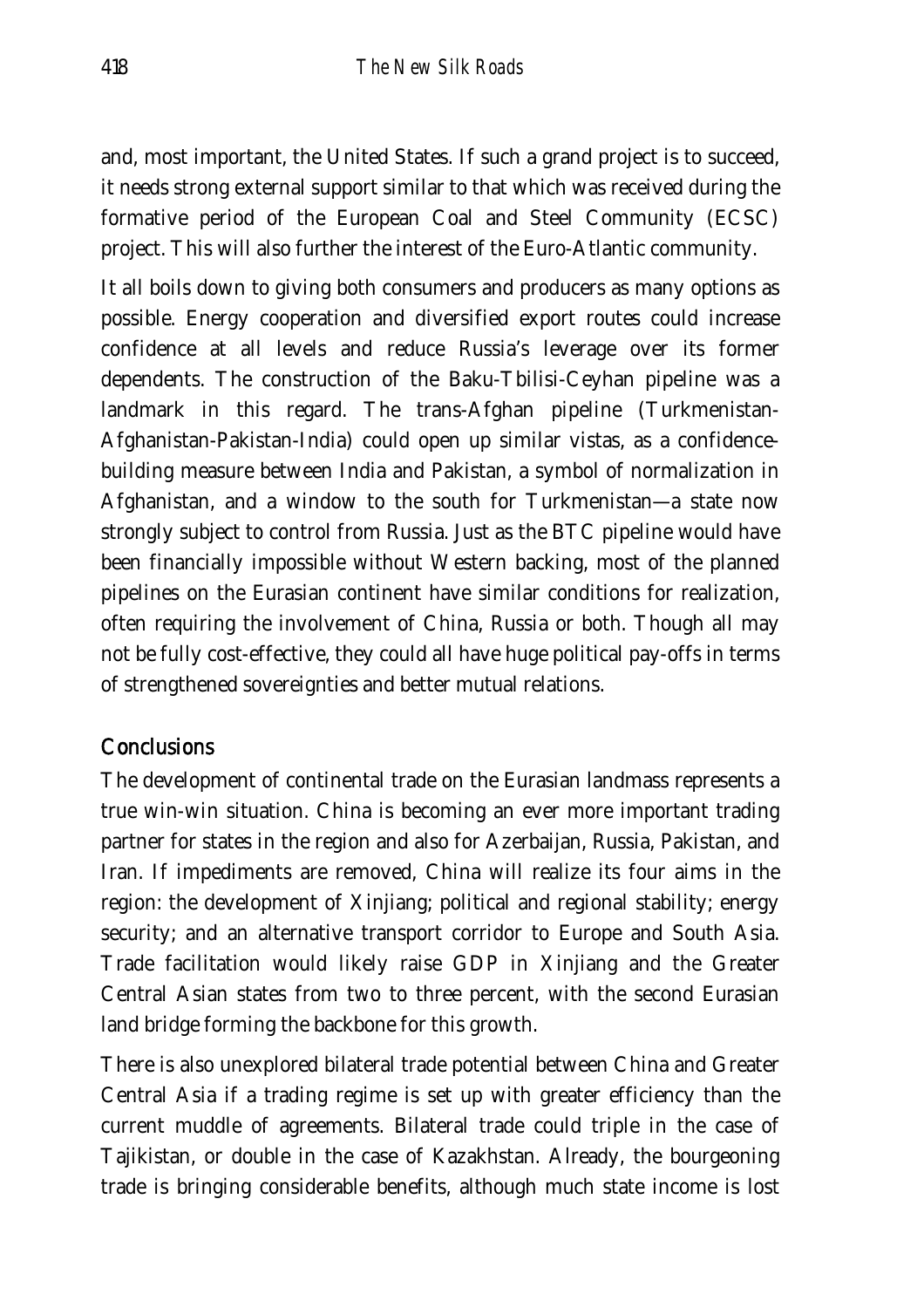with the increase of shuttle trade between China and Greater Central Asia that is a result of continuing obstacles to trade. Further advances in both regional and continental trade will require that such issues as the impediments to road and rail transport at the Sino-Kazakh border and within Central Asia be addressed. Overall, the most urgent issues are the lengthy waits at borders and uncertain transport times and costs.

To remove these impediments it is recommended that China and various Central Asian countries sign and implement the TIR convention; that states of the Greater Central Asia receive help in the WTO accession process; that \$2–3 billion are invested annually in infrastructure, with a sizeable portion of this devoted to the customs and logistics sectors; and that donor countries, the private sector, and international organizations realize the potential gains of energy cooperation in Eurasia and act on that realization.

In contrast to the empty talk of a "new Great Game" in Central Asia and its immediate surroundings, the reality is that the real "game" today is in the construction of infrastructure and the ability of "players" to be as wellconnected as possible across region.<sup>132</sup> The monopoly that Russia held over Central Asian and Caucasian infrastructure is waning, promising greater market-access for these countries. Pipelines as well as transport routes are increasingly bypassing Russia - for example the Baku-Tbilisi-Ceyhan pipeline, the trans-Caspian pipeline, the second Eurasian land-bridge, the bridges of the Panj River linking Tajikistan and Afghanistan, and all the other hundreds of projects proposed for the region. All these are opening new transport routes and trade outlets for the former Soviet dependents.

Most existing regional trade agreements, including the Russia-dominated Eurasec, will harm rather than facilitate trade. This agreement will effectively maintain the Central Asian states within the Russian orbit and deny them market access beyond the former Soviet borders, which this is scarcely in the best interests of the Central Asian states, let alone of their emerging trading partners in Afghanistan, India, China, Pakistan, and Turkey. Instead, adherence to the most vital international regulatory

<sup>&</sup>lt;sup>132</sup> Stephen Blank, "Infrastructural Policy and National Strategies in Central Asia: the Russian Example," *Central Asian Survey* 23, 3-4 (December 2004).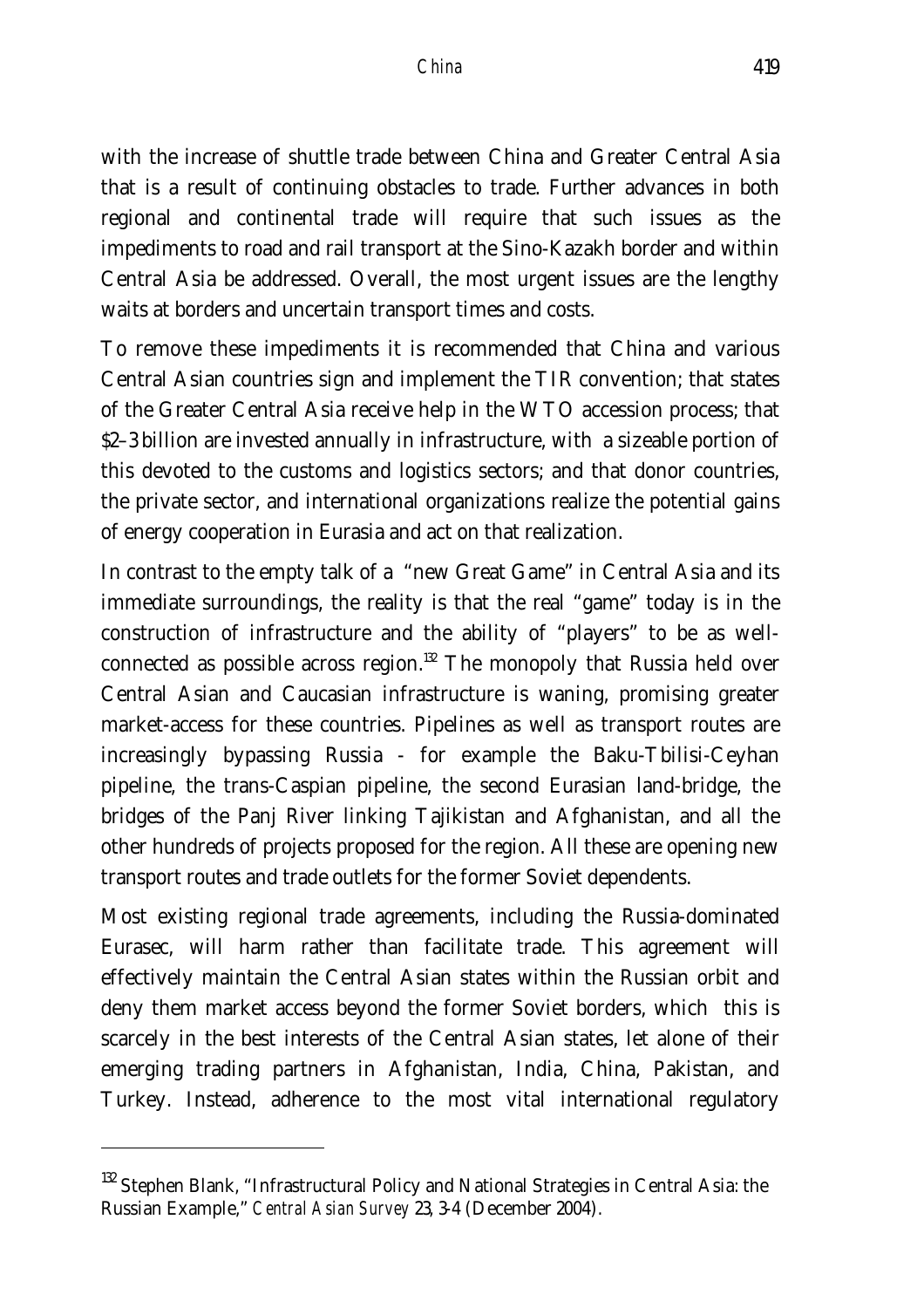frameworks (e.g., the WTO and the TIR) would give both China and the Greater Central Asian states access to preferential trading terms on the world market, as well as the possibility of transport capacities sufficient to carry their products to these markets.